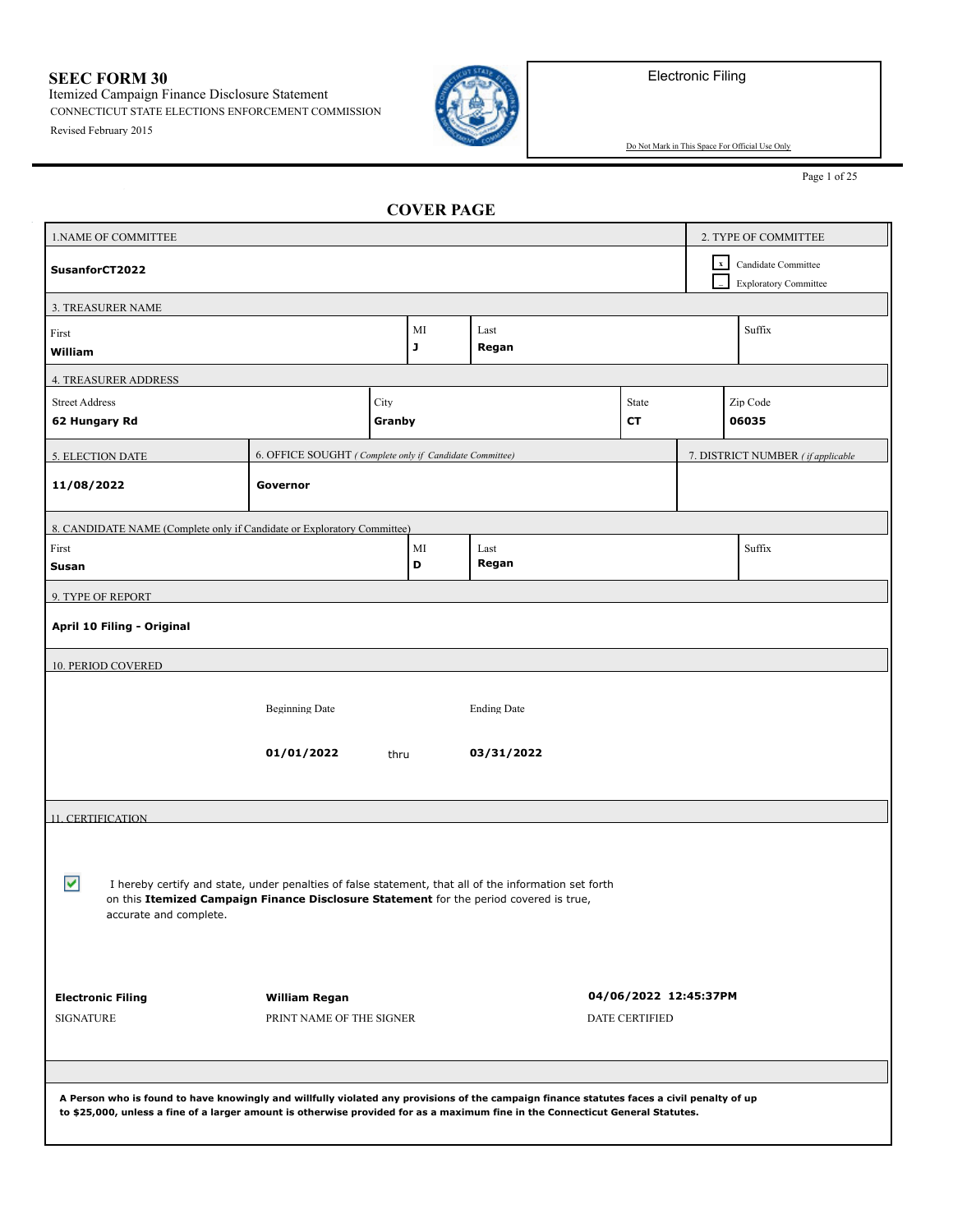**SEEC FORM 30** Itemized Campaign Finance Disclosure Statement

## CONNECTICUT STATE ELECTIONS ENFORCEMENT COMMISSION

Revised February 2015

| NAME OF COMMITTEE (Provide Complete Name as Registered with Commission)                          | <b>TYPE OF REPORT</b>          |                              |  |  |  |
|--------------------------------------------------------------------------------------------------|--------------------------------|------------------------------|--|--|--|
| SusanforCT2022                                                                                   | April 10 Filing - Original     |                              |  |  |  |
|                                                                                                  | <b>COLUMN A</b><br>This Period | <b>COLUMN B</b><br>Aggregate |  |  |  |
| 12. Balance on hand from day Committee was formed                                                |                                | \$0.00                       |  |  |  |
| 13. Balance on hand at the beginning of Reporting Period                                         | \$634.92                       |                              |  |  |  |
| 14. Contributions received from Individuals (Section A and B)                                    | \$880.00                       | \$1,570.00                   |  |  |  |
| 15. Receipts from Other Committees (Sections C1 and C2)                                          | \$0.00                         | \$0.00                       |  |  |  |
| 16. Other Monetary Receipts (Section D through I)                                                | \$1,975.00                     | \$8,075.00                   |  |  |  |
| 17. Total Proceeds from Tag Sales, Auctions or Other Sales (Section J1)                          | \$0.00                         | \$0.00                       |  |  |  |
| 18. Total Monetary Receipts (add totals for lines 14 through 17)                                 | \$2,855.00                     | \$9,645.00                   |  |  |  |
| 19. Subtotals (add totals in Line $13 + 18$ in Column A and in lines $12 + 18$ in Column B)      | \$3,489.92                     | \$9,645.00                   |  |  |  |
| 20. Expenses Paid by Committee (Section N)                                                       | \$1,188.00                     | \$7,343.08                   |  |  |  |
| 21. Balance on hand at close of Reporting Period (Subtract line 20 from line 19 in both columns) | \$2,301.92                     | \$2,301.92                   |  |  |  |
| 22. In-Kind Donations not Considered Contributions Received (Section J3)                         | \$0.00                         | \$0.00                       |  |  |  |
| 23. In-Kind Donations not Considered Contributions - House Party (Section J4)                    | \$0.00                         | \$0.00                       |  |  |  |
| 24. In-Kind Contributions Received (Section K)                                                   | \$0.00                         | \$0.00                       |  |  |  |
| 25. Refundable Deposit to Telephone Company (Section L)                                          | \$0.00                         | \$0.00                       |  |  |  |
| 26. Beginning Loan Balance                                                                       | \$0.00                         |                              |  |  |  |
| 26a. + Loans Received (Section D)                                                                | \$0.00                         | \$0.00                       |  |  |  |
| $26b.$ + Interest and Penalties on Loan(s)                                                       | \$0.00                         | \$0.00                       |  |  |  |
| 26c. - Payments on Loan(s)                                                                       | \$0.00                         | \$0.00                       |  |  |  |
| 26d. Total Outstanding Loan Amount                                                               | \$0.00                         |                              |  |  |  |
| 27. Campaign Expenses Paid By Candidate (Section O)                                              | \$0.00                         | \$0.00                       |  |  |  |
| 28. Expenses Incurred on Committee Credit Card (Section P)                                       | \$0.00                         | \$0.00                       |  |  |  |
| 29. Expenses Incurred by Committee During this Period but Not Paid (Section Q)                   | \$0.00                         |                              |  |  |  |
| 29a. Total Outstanding Expenses Incurred by Committee still Unpaid (Section Q)                   | \$0.00                         |                              |  |  |  |

## **SUMMARY PAGE TOTALS**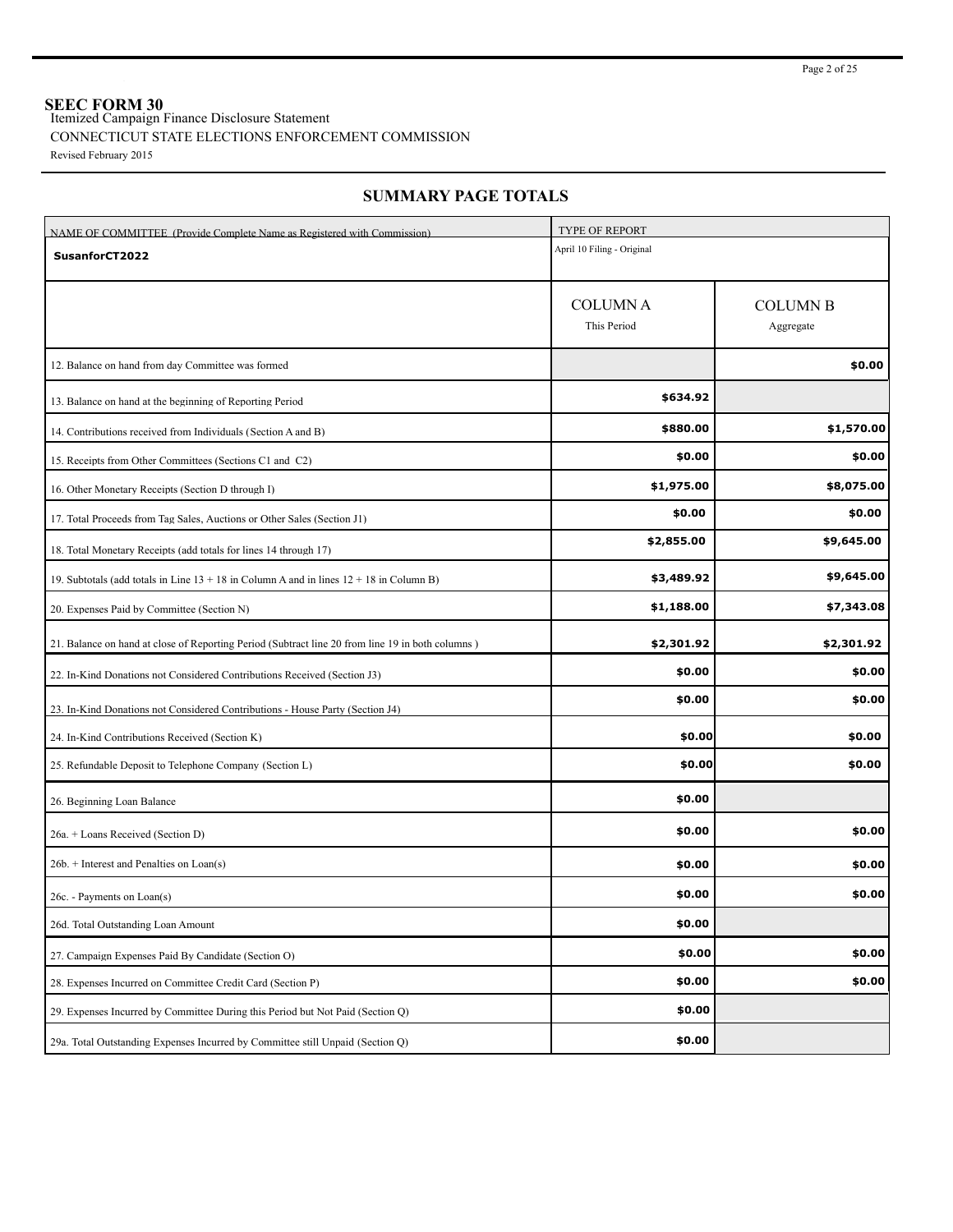|                                                                                                                         |                                |                                                   |           | Page 3 of 25           |
|-------------------------------------------------------------------------------------------------------------------------|--------------------------------|---------------------------------------------------|-----------|------------------------|
| <b>I. MONETARY RECEIPTS (Section A-I)</b>                                                                               |                                |                                                   |           |                        |
| NAME OF COMMITTEE (Provide Complete Name as Registered with Commission)                                                 |                                | <b>TYPE OF REPORT</b>                             |           |                        |
| SusanforCT2022                                                                                                          | April 10 Filing - Original     |                                                   |           |                        |
| A. Total Contributions from Small Contributors-Received this Period ONLY                                                |                                | For Nonparticipating Candidates ONLY<br>\$0.00    |           |                        |
| <b>B. Itemized Contributions from Individuals</b>                                                                       |                                |                                                   |           |                        |
| Last Name                                                                                                               | First                          |                                                   | MI        | Contribution ID#       |
| Mike                                                                                                                    | Mercier                        |                                                   |           | 0014                   |
| <b>Residential Street Address</b>                                                                                       | City                           |                                                   | State     | Zip Code               |
| 26 Notch Rd.                                                                                                            | Granby                         |                                                   | СT        | 06035                  |
| Principal Occupation                                                                                                    | Name of Employer               |                                                   |           |                        |
|                                                                                                                         |                                |                                                   |           |                        |
| Is contributor a principal of a state contractor or prospective state contractor?<br>$\mathbf{x}$ No<br>l 1<br>Yes      | dependent child of a lobbyist? | Is contributor a lobbyist, spouse, or<br>J<br>Yes |           | Amount of Contribution |
| If yes, indicate which branch or branches of<br>Executive<br>Legislative                                                |                                | $\Box$ No                                         |           |                        |
| government the contract is with:<br>Is this contribution associated with<br>Method of contribution:                     | Date Received                  | <b>Aggregate Contributions</b>                    |           |                        |
| Yes<br>an event reported in Section J1?                                                                                 |                                |                                                   |           |                        |
| Cash<br>Personal Check<br>N <sub>0</sub>                                                                                | 01/10/2022                     | \$50.00                                           |           | \$50.00                |
| $\mathbf{x}$<br>Money Order<br>Credit/Debit Card<br>If yes, list Event #                                                |                                |                                                   |           |                        |
| Last Name                                                                                                               | First                          |                                                   | MI        | Contribution ID#       |
| Jennifer                                                                                                                | Hanson                         |                                                   |           | 0015                   |
| <b>Residential Street Address</b>                                                                                       | City                           |                                                   | State     | Zip Code               |
| 339 Griswold St.                                                                                                        | Glastonbury                    |                                                   | СT        | 06033                  |
| Principal Occupation                                                                                                    | Name of Employer               |                                                   |           |                        |
|                                                                                                                         |                                |                                                   |           |                        |
| Is contributor a principal of a state contractor or prospective state contractor?<br>$\mathbf{x}$ No<br>l 1             |                                | Is contributor a lobbyist, spouse, or             |           | Amount of Contribution |
| Yes                                                                                                                     | dependent child of a lobbyist? | Yes                                               |           |                        |
| If yes, indicate which branch or branches of<br>Executive<br>Legislative<br>government the contract is with:            |                                | $\mathbf{x}$ No                                   |           |                        |
| Is this contribution associated with<br>Method of contribution:<br>Yes                                                  | Date Received                  | <b>Aggregate Contributions</b>                    |           |                        |
| an event reported in Section J1?<br>Personal Check<br>Cash                                                              |                                |                                                   |           |                        |
| $\lfloor x \rfloor$<br>No<br>$\mathbf{x}$<br>Money Order<br>Credit/Debit Card<br>If yes, list Event #                   | 01/12/2022                     | \$10.00                                           |           | \$10.00                |
|                                                                                                                         |                                |                                                   |           |                        |
| Last Name                                                                                                               | First                          |                                                   | MI        | Contribution ID#       |
| Mary                                                                                                                    | Anderson                       |                                                   |           | 0016                   |
| <b>Residential Street Address</b>                                                                                       | City                           |                                                   | State     | Zip Code               |
| 34R Spring Gln                                                                                                          | Granby                         |                                                   | <b>CT</b> | 06035                  |
| Principal Occupation                                                                                                    | Name of Employer               |                                                   |           |                        |
| Is contributor a principal of a state contractor or prospective state contractor?<br>$\mathbf{X}$ No<br>$\sqcup$<br>Yes |                                | Is contributor a lobbyist, spouse, or<br>Yes      |           | Amount of Contribution |
| If yes, indicate which branch or branches of                                                                            | dependent child of a lobbyist? |                                                   |           |                        |
| $\blacksquare$<br>Executive<br>Legislative<br>government the contract is with:                                          |                                | $x_{\text{No}}$                                   |           |                        |
| Method of contribution:<br>Is this contribution associated with<br>Yes                                                  | Date Received                  | <b>Aggregate Contributions</b>                    |           |                        |
| an event reported in Section J1?<br>Cash<br>Personal Check                                                              |                                |                                                   |           |                        |
| $x_{\text{No}}$<br>X<br>Money Order<br>Credit/Debit Card<br>If yes, list Event #                                        | 01/12/2022                     | \$25.00                                           |           | \$25.00                |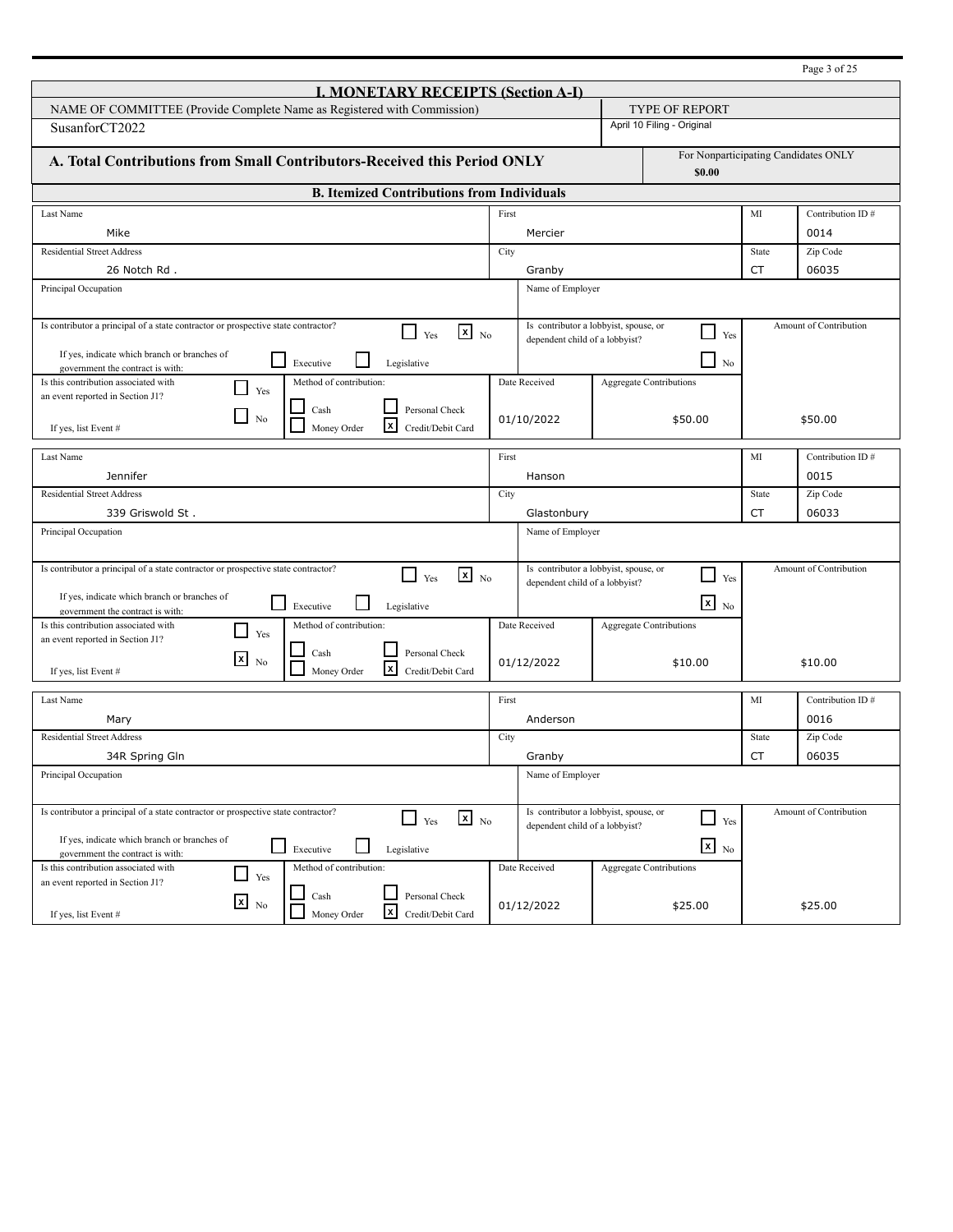|                                                                                                                              |       |                                                                         |                                 |           | Page 4 of 25           |
|------------------------------------------------------------------------------------------------------------------------------|-------|-------------------------------------------------------------------------|---------------------------------|-----------|------------------------|
| <b>I. MONETARY RECEIPTS (Section A-I)</b>                                                                                    |       |                                                                         |                                 |           |                        |
| NAME OF COMMITTEE (Provide Complete Name as Registered with Commission)                                                      |       |                                                                         | TYPE OF REPORT                  |           |                        |
| SusanforCT2022                                                                                                               |       |                                                                         | April 10 Filing - Original      |           |                        |
| <b>B. Itemized Contributions from Individuals</b>                                                                            |       |                                                                         |                                 |           |                        |
| Last Name                                                                                                                    | First |                                                                         |                                 | MI        | Contribution ID#       |
| Dalessio                                                                                                                     |       | Linda                                                                   |                                 |           | 0017                   |
| <b>Residential Street Address</b>                                                                                            | City  |                                                                         |                                 | State     | Zip Code               |
| 123 Bayview Cir                                                                                                              |       | Wolcott                                                                 |                                 | <b>CT</b> | 06716                  |
| Principal Occupation                                                                                                         |       | Name of Employer                                                        |                                 |           |                        |
| Is contributor a principal of a state contractor or prospective state contractor?<br>$\mathbf{x}$ No<br>$\perp$<br>Yes       |       | Is contributor a lobbyist, spouse, or<br>dependent child of a lobbyist? | $\Box$<br>Yes                   |           | Amount of Contribution |
| If yes, indicate which branch or branches of<br>$\mathsf{L}$<br>Executive<br>Legislative                                     |       |                                                                         | $\Box$<br>No                    |           |                        |
| government the contract is with:<br>Is this contribution associated with<br>Method of contribution:                          |       | Date Received                                                           | Aggregate Contributions         |           |                        |
| $\blacksquare$<br>Yes<br>an event reported in Section J1?                                                                    |       |                                                                         |                                 |           |                        |
| Personal Check<br>Cash<br>$\Box$<br>N <sub>0</sub><br>l×l<br>Money Order<br>Credit/Debit Card<br>If yes, list Event #        |       | 01/19/2022                                                              | \$100.00                        |           | \$100.00               |
| Last Name                                                                                                                    | First |                                                                         |                                 | MI        | Contribution ID#       |
| Hendrickson                                                                                                                  |       | Bonnie                                                                  |                                 |           | 0018                   |
| <b>Residential Street Address</b>                                                                                            | City  |                                                                         |                                 | State     | Zip Code               |
| 374 Prospect St                                                                                                              |       | Woodstock                                                               |                                 | CT        | 06281                  |
| Principal Occupation                                                                                                         |       | Name of Employer                                                        |                                 |           |                        |
|                                                                                                                              |       |                                                                         |                                 |           |                        |
| Is contributor a principal of a state contractor or prospective state contractor?<br>$\mathbf{x}$ No<br>П<br>Yes             |       | Is contributor a lobbyist, spouse, or                                   | - 1<br>Yes                      |           | Amount of Contribution |
| dependent child of a lobbyist?<br>If yes, indicate which branch or branches of                                               |       |                                                                         |                                 |           |                        |
| $\mathbb{R}^n$<br>$\Box$<br>Executive<br>Legislative<br>No<br>government the contract is with:                               |       |                                                                         |                                 |           |                        |
| Is this contribution associated with<br>Method of contribution:<br>$\blacksquare$<br>Yes<br>an event reported in Section J1? |       | Date Received                                                           | Aggregate Contributions         |           |                        |
| Personal Check<br>Cash<br>$\Box$<br>No                                                                                       |       | 01/20/2022                                                              | \$25.00                         |           | \$25.00                |
| x<br>Credit/Debit Card<br>Money Order<br>If yes, list Event #                                                                |       |                                                                         |                                 |           |                        |
| Last Name                                                                                                                    | First |                                                                         |                                 | МI        | Contribution ID#       |
| Vestro                                                                                                                       |       | Albert                                                                  |                                 | F         | 0019                   |
| <b>Residential Street Address</b>                                                                                            | City  |                                                                         |                                 | State     | Zip Code               |
| 76 Houston St.                                                                                                               |       | Waterbury                                                               |                                 | CT        | 06704                  |
| Principal Occupation                                                                                                         |       | Name of Employer                                                        |                                 |           |                        |
| sales                                                                                                                        |       |                                                                         | DiGiorgi Roofing & Siding       |           |                        |
| Is contributor a principal of a state contractor or prospective state contractor?<br>$\mathbf{x}$ No<br>Yes                  |       | Is contributor a lobbyist, spouse, or<br>dependent child of a lobbyist? | $\overline{\phantom{a}}$<br>Yes |           | Amount of Contribution |
| If yes, indicate which branch or branches of<br>$\mathbf{I}$<br>Executive                                                    |       |                                                                         | $\mathbf{x}$ No                 |           |                        |
| Legislative<br>government the contract is with:<br>Is this contribution associated with<br>Method of contribution:           |       | Date Received                                                           | <b>Aggregate Contributions</b>  |           |                        |
| $\Box$<br>Yes<br>an event reported in Section J1?                                                                            |       |                                                                         |                                 |           |                        |
| $\boldsymbol{x}$<br>Personal Check<br>Cash<br>$x_{N0}$                                                                       |       | 01/22/2022                                                              | \$10.00                         |           | \$10.00                |
| Money Order<br>Credit/Debit Card<br>If yes, list Event #                                                                     |       |                                                                         |                                 |           |                        |
| Last Name                                                                                                                    | First |                                                                         |                                 | MI        | Contribution ID#       |
| Acona                                                                                                                        |       | Benjamin                                                                |                                 |           | 0020                   |
| <b>Residential Street Address</b>                                                                                            | City  |                                                                         |                                 | State     | Zip Code               |
| 360 Maple Hill Ave                                                                                                           |       | Newington                                                               |                                 | CT        | 06111                  |
| Principal Occupation                                                                                                         |       | Name of Employer                                                        |                                 |           |                        |
| Attorney                                                                                                                     |       |                                                                         |                                 |           |                        |
| Is contributor a principal of a state contractor or prospective state contractor?<br>$\mathbf{x}$ No<br>$\mathsf{L}$<br>Yes  |       | Is contributor a lobbyist, spouse, or<br>dependent child of a lobbyist? | ┘<br>Yes                        |           | Amount of Contribution |
| If yes, indicate which branch or branches of<br>$\sim$<br>Executive<br>Legislative                                           |       |                                                                         | ┚<br>No                         |           |                        |
| government the contract is with:<br>Is this contribution associated with<br>Method of contribution:                          |       | Date Received                                                           | <b>Aggregate Contributions</b>  |           |                        |
| $\overline{\phantom{a}}$<br>Yes<br>an event reported in Section J1?                                                          |       |                                                                         |                                 |           |                        |
| Cash<br>Personal Check<br>$\Box$ No<br> x                                                                                    |       | 01/31/2022                                                              | \$100.00                        |           | \$100.00               |
| Money Order<br>Credit/Debit Card<br>If yes, list Event #                                                                     |       |                                                                         |                                 |           |                        |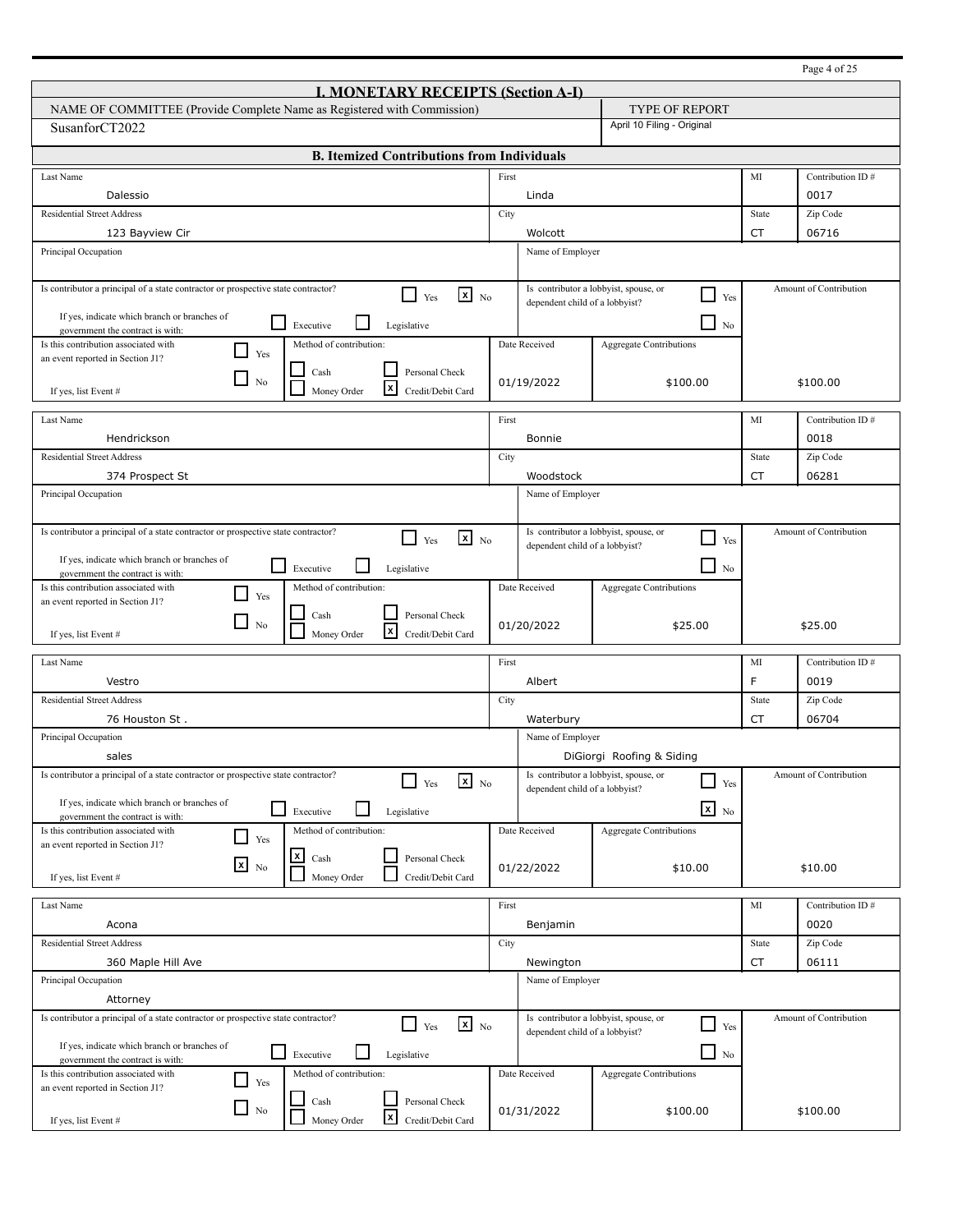|                                                                                                                              |                            |                                       |                                                   |           | Page 5 of 25           |
|------------------------------------------------------------------------------------------------------------------------------|----------------------------|---------------------------------------|---------------------------------------------------|-----------|------------------------|
| <b>I. MONETARY RECEIPTS (Section A-I)</b>                                                                                    |                            |                                       |                                                   |           |                        |
| NAME OF COMMITTEE (Provide Complete Name as Registered with Commission)                                                      |                            |                                       |                                                   |           |                        |
| SusanforCT2022                                                                                                               | April 10 Filing - Original |                                       |                                                   |           |                        |
| <b>B. Itemized Contributions from Individuals</b>                                                                            |                            |                                       |                                                   |           |                        |
| Last Name                                                                                                                    | First                      |                                       |                                                   | MI        | Contribution ID#       |
| Nickerson                                                                                                                    |                            | Shannon                               |                                                   |           | 0021                   |
| <b>Residential Street Address</b>                                                                                            | City                       |                                       |                                                   | State     | Zip Code               |
| 1285 CT Highway 163                                                                                                          |                            | Montville                             |                                                   | <b>CT</b> | 06370                  |
| Principal Occupation                                                                                                         |                            | Name of Employer                      |                                                   |           |                        |
| Is contributor a principal of a state contractor or prospective state contractor?<br>$x_{N0}$<br>l I<br>Yes                  |                            | Is contributor a lobbyist, spouse, or | $\Box$<br>Yes                                     |           | Amount of Contribution |
| If yes, indicate which branch or branches of<br>$\mathsf{L}$                                                                 |                            | dependent child of a lobbyist?        |                                                   |           |                        |
| Executive<br>Legislative<br>government the contract is with:                                                                 |                            |                                       | $\overline{\mathbf{x}}$ No                        |           |                        |
| Is this contribution associated with<br>Method of contribution:<br>$\blacksquare$<br>Yes<br>an event reported in Section J1? |                            | Date Received                         | <b>Aggregate Contributions</b>                    |           |                        |
| Personal Check<br>Cash<br>⊠                                                                                                  |                            |                                       |                                                   |           |                        |
| N <sub>0</sub><br>l×l<br>Money Order<br>Credit/Debit Card<br>If yes, list Event #                                            |                            | 02/02/2022                            | \$10.00                                           |           | \$10.00                |
| Last Name                                                                                                                    | First                      |                                       |                                                   | MI        | Contribution ID#       |
| Palmer                                                                                                                       |                            | Donald                                |                                                   | Г         | 0022                   |
| <b>Residential Street Address</b>                                                                                            | City                       |                                       |                                                   | State     | Zip Code               |
| 97 Overlook Dr                                                                                                               |                            | Manchester                            |                                                   | CT        | 06042                  |
| Principal Occupation                                                                                                         |                            | Name of Employer                      |                                                   |           |                        |
| Engineer                                                                                                                     |                            |                                       | Raytheon Technologies                             |           |                        |
| Is contributor a principal of a state contractor or prospective state contractor?<br>$\mathbf{x}$ No<br>П<br>Yes             |                            | Is contributor a lobbyist, spouse, or | Yes                                               |           | Amount of Contribution |
| If yes, indicate which branch or branches of                                                                                 |                            | dependent child of a lobbyist?        |                                                   |           |                        |
| $\overline{\phantom{a}}$<br>Executive<br>Legislative<br>government the contract is with:                                     |                            |                                       | $\overline{\mathbf{x}}$ No                        |           |                        |
| Is this contribution associated with<br>Method of contribution:<br>$\blacksquare$<br>Yes                                     |                            | Date Received                         | <b>Aggregate Contributions</b>                    |           |                        |
| an event reported in Section J1?<br> x<br>Personal Check<br>Cash                                                             |                            |                                       |                                                   |           |                        |
| $\boxed{\mathbf{x}}$<br>N <sub>0</sub><br>Money Order<br>Credit/Debit Card<br>If yes, list Event #                           |                            | 02/09/2022                            | \$25.00                                           |           | \$25.00                |
| Last Name                                                                                                                    | First                      |                                       |                                                   | MI        | Contribution ID#       |
| Franco                                                                                                                       |                            | Margaret                              |                                                   |           | 0023                   |
| <b>Residential Street Address</b>                                                                                            | City                       |                                       |                                                   | State     | Zip Code               |
| 1210 Durham Rd.                                                                                                              |                            | Guilford                              |                                                   | CT        | 06437                  |
| Principal Occupation                                                                                                         | Name of Employer           |                                       |                                                   |           |                        |
|                                                                                                                              |                            |                                       |                                                   |           |                        |
| Is contributor a principal of a state contractor or prospective state contractor?<br>$\mathbf{x}$ No<br>Yes                  |                            | Is contributor a lobbyist, spouse, or | - 1<br>Yes                                        |           | Amount of Contribution |
| If yes, indicate which branch or branches of                                                                                 |                            | dependent child of a lobbyist?        |                                                   |           |                        |
| $\mathbb{R}^n$<br>Legislative<br>Executive<br>government the contract is with:                                               |                            |                                       | $x_{\text{No}}$                                   |           |                        |
| Is this contribution associated with<br>Method of contribution:<br>$\Box$<br>Yes<br>an event reported in Section J1?         |                            | Date Received                         | <b>Aggregate Contributions</b>                    |           |                        |
| Personal Check<br>Cash<br>$x_{N0}$                                                                                           |                            |                                       |                                                   |           |                        |
| x <br>Money Order<br>Credit/Debit Card<br>If yes, list Event #                                                               |                            | 03/10/2022                            | \$250.00                                          |           | \$250.00               |
| Last Name                                                                                                                    | First                      |                                       |                                                   | MI        | Contribution ID#       |
| Smith                                                                                                                        |                            | Charles                               |                                                   |           | 0024                   |
| <b>Residential Street Address</b>                                                                                            | City                       |                                       |                                                   | State     | Zip Code               |
| 65 Hickory Hill Dr                                                                                                           |                            | Northfield                            |                                                   | CT        | 06778                  |
| Principal Occupation                                                                                                         |                            | Name of Employer                      |                                                   |           |                        |
| Custodial/ Maint.                                                                                                            |                            |                                       | N.W. Regional 7 School                            |           |                        |
| Is contributor a principal of a state contractor or prospective state contractor?<br>$\mathbf{x}$ No<br>l 1<br>Yes           |                            |                                       | Is contributor a lobbyist, spouse, or<br>┘<br>Yes |           | Amount of Contribution |
| If yes, indicate which branch or branches of                                                                                 |                            | dependent child of a lobbyist?        |                                                   |           |                        |
| $\sim$<br>Executive<br>Legislative<br>government the contract is with:                                                       |                            |                                       | $\mathbf{X}$ No                                   |           |                        |
| Is this contribution associated with<br>Method of contribution:<br>$\mathcal{L}$<br>Yes                                      |                            | Date Received                         | <b>Aggregate Contributions</b>                    |           |                        |
| an event reported in Section J1?<br>Personal Check<br>Cash                                                                   |                            |                                       |                                                   |           |                        |
| $x_{\text{No}}$<br> x<br>Money Order<br>Credit/Debit Card<br>If yes, list Event #                                            |                            | 03/10/2022                            | \$75.00                                           |           | \$75.00                |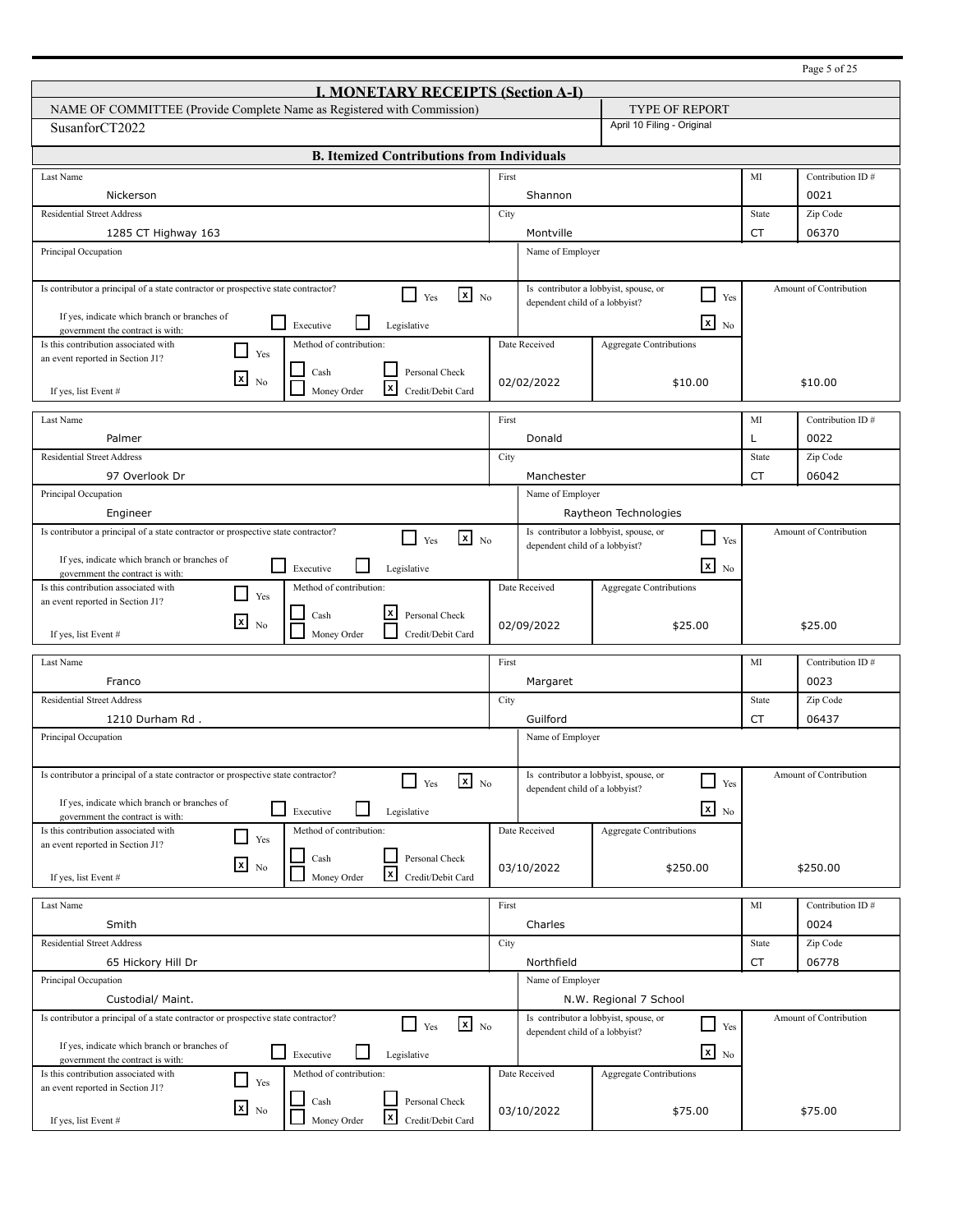| <b>I. MONETARY RECEIPTS (Section A-I)</b>                                                                         |       |                                       |                                |           |                        |  |  |  |
|-------------------------------------------------------------------------------------------------------------------|-------|---------------------------------------|--------------------------------|-----------|------------------------|--|--|--|
| NAME OF COMMITTEE (Provide Complete Name as Registered with Commission)                                           |       |                                       | <b>TYPE OF REPORT</b>          |           |                        |  |  |  |
| SusanforCT2022                                                                                                    |       |                                       | April 10 Filing - Original     |           |                        |  |  |  |
| <b>B. Itemized Contributions from Individuals</b>                                                                 |       |                                       |                                |           |                        |  |  |  |
|                                                                                                                   | First |                                       |                                |           | Contribution ID#       |  |  |  |
| Last Name                                                                                                         |       |                                       |                                | MI        | 0025                   |  |  |  |
| <b>Budnick</b>                                                                                                    |       | Patricia                              |                                |           |                        |  |  |  |
| <b>Residential Street Address</b>                                                                                 | City  |                                       |                                | State     | Zip Code               |  |  |  |
| 140 Poland Brook Rd                                                                                               |       | Plymouth                              |                                | CT        | 06786                  |  |  |  |
| Principal Occupation                                                                                              |       | Name of Employer                      |                                |           |                        |  |  |  |
| Retired<br>Is contributor a principal of a state contractor or prospective state contractor?                      |       | Is contributor a lobbyist, spouse, or |                                |           | Amount of Contribution |  |  |  |
| $\mathbf{x}$ No<br>П<br>Yes                                                                                       |       | dependent child of a lobbyist?        | Yes                            |           |                        |  |  |  |
| If yes, indicate which branch or branches of<br>$\blacksquare$<br>Executive<br>Legislative                        |       |                                       | $\boxed{\mathbf{x}}$ No        |           |                        |  |  |  |
| government the contract is with:<br>Is this contribution associated with<br>Method of contribution:               |       | Date Received                         | <b>Aggregate Contributions</b> |           |                        |  |  |  |
| Yes<br>an event reported in Section J1?                                                                           |       |                                       |                                |           |                        |  |  |  |
| Personal Check<br>Cash<br>$\lfloor x \rfloor$<br>N <sub>0</sub>                                                   |       | 03/11/2022                            | \$100.00                       |           | \$100.00               |  |  |  |
| $\vert x \vert$<br>If yes, list Event #<br>Money Order<br>Credit/Debit Card                                       |       |                                       |                                |           |                        |  |  |  |
| Last Name                                                                                                         | First |                                       |                                | MI        | Contribution ID#       |  |  |  |
| Mann                                                                                                              |       | Peter                                 |                                |           | 0026                   |  |  |  |
| <b>Residential Street Address</b>                                                                                 | City  |                                       |                                | State     | Zip Code               |  |  |  |
| 125 Valentine Rd                                                                                                  |       | Pomfret                               |                                | <b>CT</b> | 06259                  |  |  |  |
| Principal Occupation                                                                                              |       | Name of Employer                      |                                |           |                        |  |  |  |
| sales                                                                                                             |       | Mantec                                |                                |           |                        |  |  |  |
| Is contributor a principal of a state contractor or prospective state contractor?<br>$\mathbf{X}$ No<br>П         |       | Is contributor a lobbyist, spouse, or |                                |           | Amount of Contribution |  |  |  |
| Yes                                                                                                               |       | dependent child of a lobbyist?        | $\perp$ Yes                    |           |                        |  |  |  |
| If yes, indicate which branch or branches of<br>H<br>Executive<br>Legislative<br>government the contract is with: |       |                                       | $x_{N0}$                       |           |                        |  |  |  |
| Is this contribution associated with<br>Method of contribution:<br>Yes                                            |       | Date Received                         | Aggregate Contributions        |           |                        |  |  |  |
| an event reported in Section J1?<br>Personal Check<br>Cash                                                        |       |                                       |                                |           |                        |  |  |  |
| $\mathbf{x}$<br>N <sub>0</sub><br>l×l<br>Credit/Debit Card<br>Money Order<br>If yes, list Event #                 |       | 03/30/2022                            | \$100.00                       |           | \$100.00               |  |  |  |
|                                                                                                                   |       |                                       |                                |           |                        |  |  |  |
|                                                                                                                   |       |                                       | <b>Total of Section B</b>      |           | \$880.00               |  |  |  |

## **TOTAL OF ALL CONTRIBUTIONS FROM INDIVIDUALS** (Sections A + B) *(Total on Line 14, Column A of Summary Page)*

**\$880.00** 

| <b>I. MONETARY RECEIPTS (Section A-I)</b>                                           |                                                                         |          |                                       |                   |                            |                       |                |                        |
|-------------------------------------------------------------------------------------|-------------------------------------------------------------------------|----------|---------------------------------------|-------------------|----------------------------|-----------------------|----------------|------------------------|
|                                                                                     | NAME OF COMMITTEE (Provide Complete Name as Registered with Commission) |          |                                       |                   |                            | <b>TYPE OF REPORT</b> |                |                        |
| SusanforCT2022                                                                      |                                                                         |          |                                       |                   | April 10 Filing - Original |                       |                |                        |
| <b>C1. Contributions from Other Committees</b>                                      |                                                                         |          |                                       |                   |                            |                       |                |                        |
| Name of Committee                                                                   |                                                                         |          |                                       | Name of Treasurer |                            |                       |                |                        |
| Address<br>Is this contribution associated with an<br>event reported in Section J1? |                                                                         |          |                                       |                   |                            | Yes                   | N <sub>0</sub> | Amount of Contribution |
| City                                                                                | State                                                                   | Zip Code | If yes, list Event #<br>Date Received |                   | Aggregate Contributions    |                       |                |                        |
| <b>Total of Section C1</b>                                                          |                                                                         |          |                                       |                   |                            |                       |                |                        |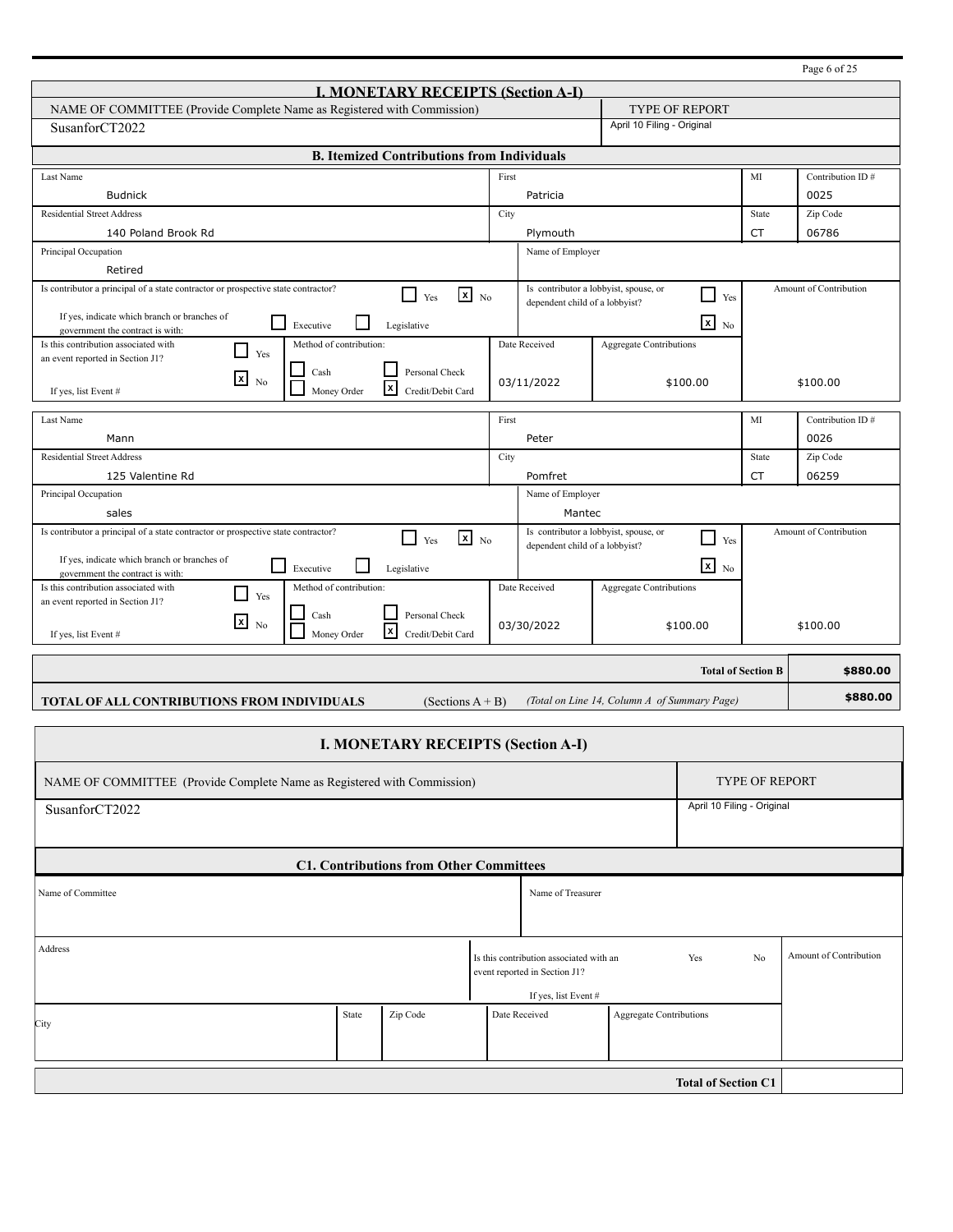|                                                                   |                            |       |          |                                  |                                                 | Page 7 of 25      |  |  |  |  |
|-------------------------------------------------------------------|----------------------------|-------|----------|----------------------------------|-------------------------------------------------|-------------------|--|--|--|--|
| <b>I. MONETARY RECEIPTS (Section A-I)</b>                         |                            |       |          |                                  |                                                 |                   |  |  |  |  |
| NAME OF COMMITTEE                                                 |                            |       |          |                                  | <b>TYPE OF REPORT</b>                           |                   |  |  |  |  |
| SusanforCT2022                                                    |                            |       |          |                                  | April 10 Filing - Original                      |                   |  |  |  |  |
| C2. Reimbursements or Surplus Distributions from other Committees |                            |       |          |                                  |                                                 |                   |  |  |  |  |
| Name of Committee                                                 |                            |       |          | Name of Treasurer                |                                                 |                   |  |  |  |  |
|                                                                   |                            |       |          |                                  |                                                 |                   |  |  |  |  |
| Address                                                           |                            |       |          |                                  | Date Received                                   | Amount of Receipt |  |  |  |  |
|                                                                   |                            |       |          |                                  |                                                 |                   |  |  |  |  |
| City                                                              |                            | State | Zip Code | Payment Type                     |                                                 |                   |  |  |  |  |
|                                                                   |                            |       |          | Reimbursement for shared expense |                                                 |                   |  |  |  |  |
|                                                                   |                            |       |          |                                  | Surplus distribution from exploratory committee |                   |  |  |  |  |
| Expenditure #                                                     | Description                |       |          |                                  |                                                 |                   |  |  |  |  |
|                                                                   |                            |       |          |                                  |                                                 |                   |  |  |  |  |
|                                                                   |                            |       |          |                                  |                                                 |                   |  |  |  |  |
|                                                                   |                            |       |          |                                  |                                                 |                   |  |  |  |  |
|                                                                   | <b>Total of Section C2</b> |       |          |                                  |                                                 |                   |  |  |  |  |

| <b>I. MONETARY RECEIPTS (Section A-I)</b>  |      |                 |           |            |                            |                                                                            |  |  |
|--------------------------------------------|------|-----------------|-----------|------------|----------------------------|----------------------------------------------------------------------------|--|--|
| <b>NAME OF COMMITTEE</b>                   |      |                 |           |            | TYPE OF REPORT             |                                                                            |  |  |
| SusanforCT2022                             |      |                 |           |            | April 10 Filing - Original |                                                                            |  |  |
| <b>D. Loans Received this Period</b>       |      |                 |           |            |                            |                                                                            |  |  |
| Name of Lender                             |      | Source of Loan: |           |            |                            | Date of Receipt                                                            |  |  |
|                                            |      | Bank            | Candidate | Individual | Other                      |                                                                            |  |  |
| Street Address                             | City |                 |           | State      | Zip Code                   | Is there a cosigner or<br>Guarantor of this loan?<br>Yes<br>N <sub>0</sub> |  |  |
| Name of Cosigner/Guarantor (if applicable) |      |                 |           |            |                            | <b>Amount Received</b>                                                     |  |  |
| <b>Street Address</b>                      | City |                 |           | State      | Zip Code                   |                                                                            |  |  |
| <b>Total of Section D</b>                  |      |                 |           |            |                            |                                                                            |  |  |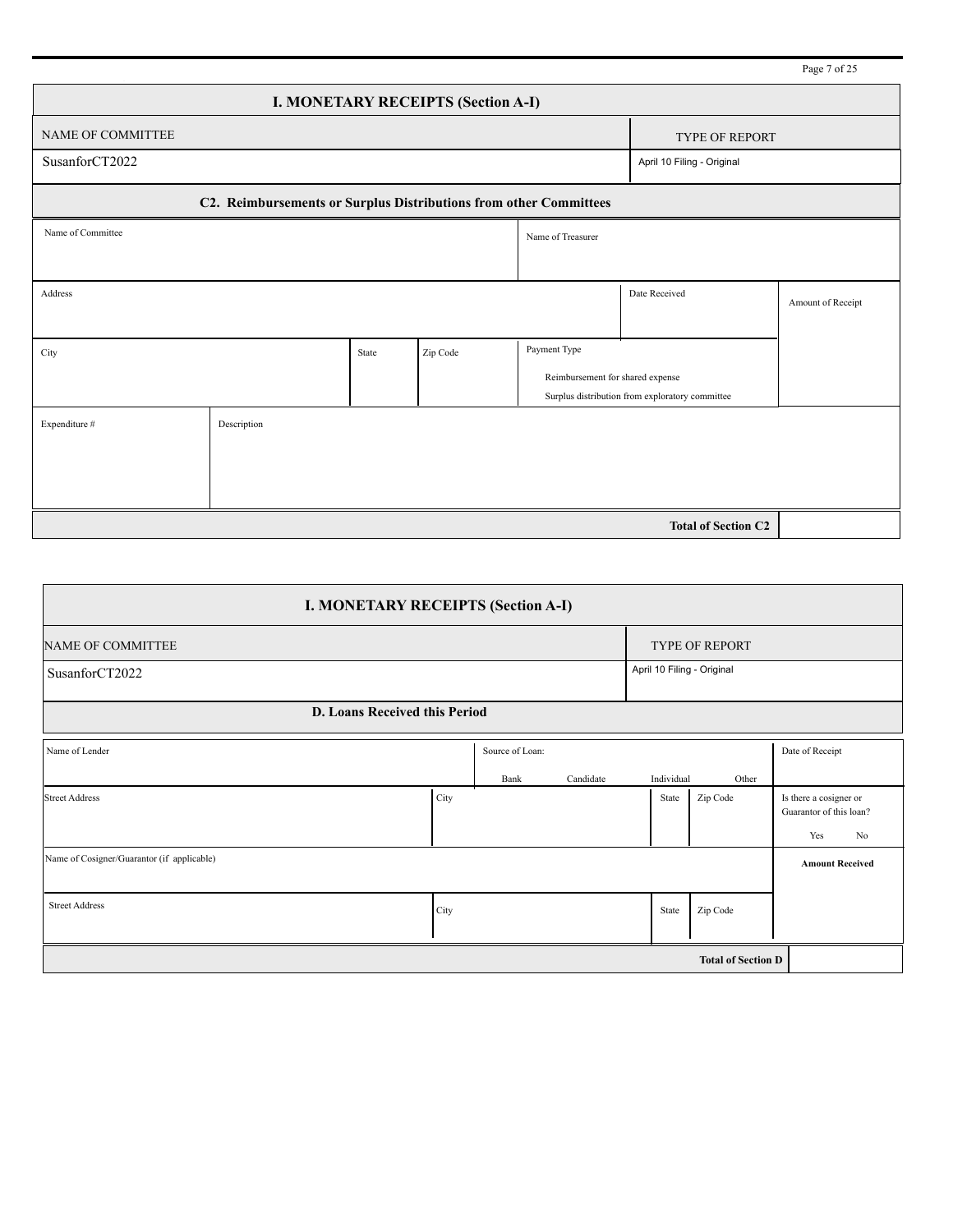Page 8 of 25

| <b>I. MONETARY RECEIPTS (Section A-I)</b> |                                                                                     |                                |                   |                           |        |            |  |  |  |
|-------------------------------------------|-------------------------------------------------------------------------------------|--------------------------------|-------------------|---------------------------|--------|------------|--|--|--|
| <b>NAME OF COMMITTEE</b>                  |                                                                                     |                                |                   | <b>TYPE OF REPORT</b>     |        |            |  |  |  |
| SusanforCT2022                            | April 10 Filing - Original                                                          |                                |                   |                           |        |            |  |  |  |
|                                           | E. Personal Funds of the Candidate Received this Period (Candidate Committees ONLY) |                                |                   |                           |        |            |  |  |  |
| Date of Receipt<br>02/09/2022             | Method of Payment<br>Cash                                                           | $\mathbf{x}$<br>Personal Check | Credit/Debit Card |                           | Amount | \$500.00   |  |  |  |
| Date of Receipt<br>03/08/2022             | Method of Payment<br>Cash                                                           | $\mathbf{X}$<br>Personal Check | Credit/Debit Card |                           | Amount | \$500.00   |  |  |  |
| Date of Receipt<br>03/08/2022             | Method of Payment<br>Cash                                                           | $\mathbf{x}$<br>Personal Check | Credit/Debit Card |                           | Amount | \$500.00   |  |  |  |
|                                           |                                                                                     |                                |                   | <b>Total of Section E</b> |        | \$1,500.00 |  |  |  |

| <b>I. Monetary Receipts (Section A-I)</b>        |                            |                       |               |          |        |  |  |  |  |
|--------------------------------------------------|----------------------------|-----------------------|---------------|----------|--------|--|--|--|--|
| NAME OF COMMITTEE                                |                            | <b>TYPE OF REPORT</b> |               |          |        |  |  |  |  |
| SusanforCT2022                                   | April 10 Filing - Original |                       |               |          |        |  |  |  |  |
| G. Interest from Deposits in Authorized Accounts |                            |                       |               |          |        |  |  |  |  |
| Name of Institution                              |                            |                       | Date Received |          | Amount |  |  |  |  |
|                                                  |                            |                       |               |          |        |  |  |  |  |
| <b>Street Address</b>                            | City                       | State                 |               | Zip Code |        |  |  |  |  |
|                                                  |                            |                       |               |          |        |  |  |  |  |
| <b>Total of Section G</b>                        |                            |                       |               |          |        |  |  |  |  |

| <b>I. MONETARY RECEIPTS (Section A-I)</b>                       |                       |                            |                  |               |        |  |  |  |
|-----------------------------------------------------------------|-----------------------|----------------------------|------------------|---------------|--------|--|--|--|
| NAME OF COMMITTEE                                               | <b>TYPE OF REPORT</b> |                            |                  |               |        |  |  |  |
| SusanforCT2022                                                  |                       | April 10 Filing - Original |                  |               |        |  |  |  |
| H. Public Grant Funds Received from the Citizens' Election Fund |                       |                            |                  |               |        |  |  |  |
| Purpose of Grant:                                               | Grant Cycle:          |                            |                  | Date Received | Amount |  |  |  |
| Initial<br>Grant Adjustment                                     | Primary               | General Election           | Special Election |               |        |  |  |  |
| Supplemental/Post Election Deficit                              |                       |                            |                  |               |        |  |  |  |
|                                                                 |                       |                            |                  |               |        |  |  |  |
|                                                                 |                       |                            |                  |               |        |  |  |  |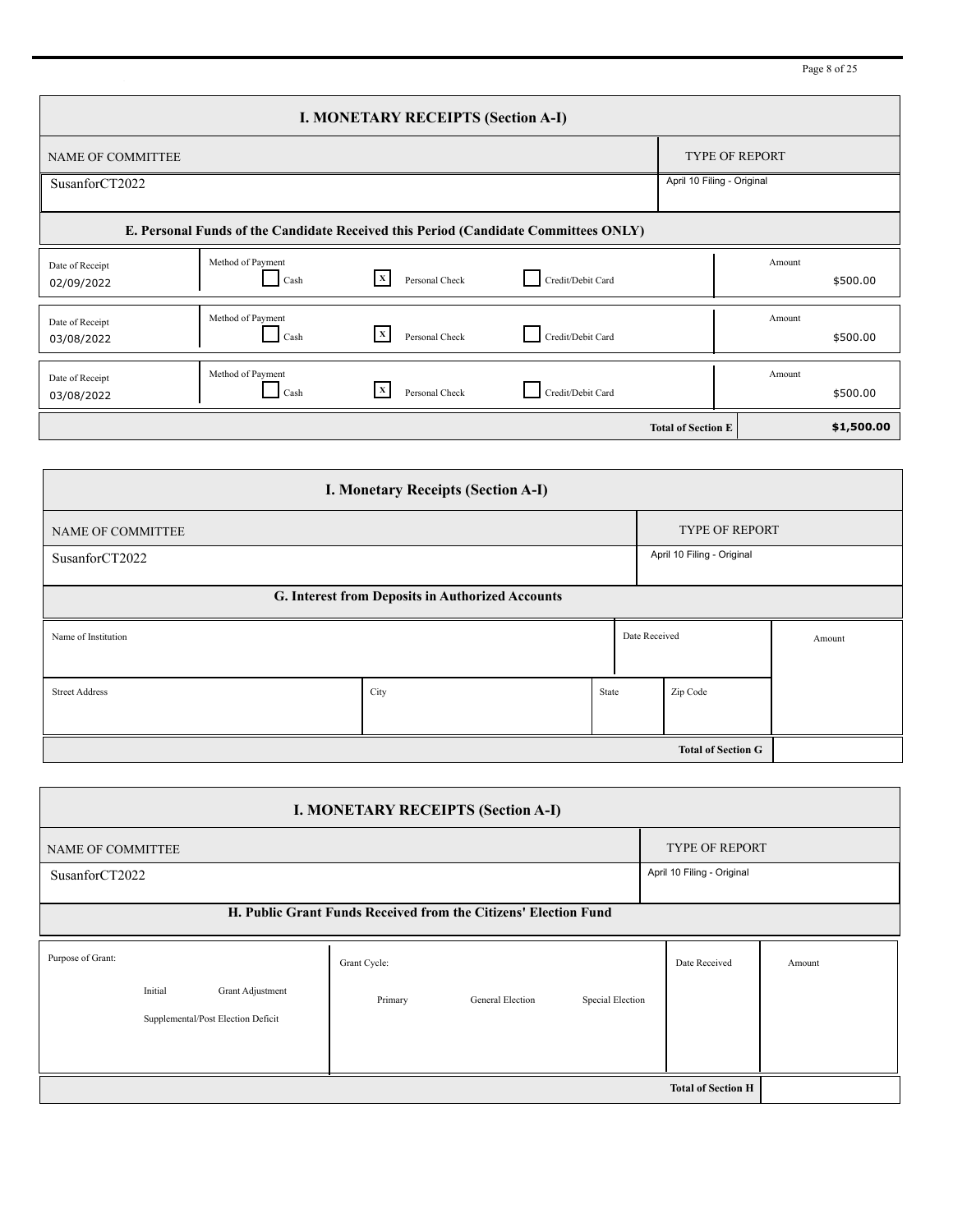| I. MONETARY RECEIPTS (Section A-I)            |                                                                 |                    |  |                                   |                 |  |  |
|-----------------------------------------------|-----------------------------------------------------------------|--------------------|--|-----------------------------------|-----------------|--|--|
| <b>TYPE OF REPORT</b><br>NAME OF COMMITTEE    |                                                                 |                    |  |                                   |                 |  |  |
| SusanforCT2022                                |                                                                 |                    |  | April 10 Filing - Original        |                 |  |  |
|                                               | I. Miscellaneous Monetary Receipts not Considered Contributions |                    |  |                                   |                 |  |  |
| Name                                          |                                                                 |                    |  | Date of Transaction<br>01/31/2022 | Amount Received |  |  |
| Webster Bank                                  |                                                                 |                    |  |                                   |                 |  |  |
| <b>Street Address</b><br><b>Webster Plaza</b> | City<br>Waterbury                                               | State<br><b>CT</b> |  | Zip Code<br>06702                 |                 |  |  |
| Description                                   |                                                                 |                    |  |                                   |                 |  |  |
| Service charge reversal                       |                                                                 |                    |  |                                   | \$25.00         |  |  |
| Name<br>Webster Bank                          |                                                                 |                    |  | Date of Transaction<br>01/31/2022 | Amount Received |  |  |
| <b>Street Address</b>                         |                                                                 | State              |  |                                   |                 |  |  |
| <b>Webster Plaza</b>                          | City<br>Waterbury                                               | <b>CT</b>          |  | Zip Code<br>06702                 |                 |  |  |
| Description<br>Service charge reversal        |                                                                 |                    |  |                                   | \$75.00         |  |  |
| Name                                          |                                                                 |                    |  | Date of Transaction<br>03/02/2022 | Amount Received |  |  |
| Webster Bank                                  |                                                                 |                    |  |                                   |                 |  |  |
| <b>Street Address</b>                         | City                                                            | State              |  | Zip Code                          |                 |  |  |
| Webster Plaza<br>Description                  | Waterbury                                                       | CT                 |  | 06702                             |                 |  |  |
| Disputed charge Google                        |                                                                 |                    |  |                                   | \$350.00        |  |  |
| Name                                          |                                                                 |                    |  | Date of Transaction               | Amount Received |  |  |
| Webster Bank                                  |                                                                 |                    |  | 03/15/2022                        |                 |  |  |
| <b>Street Address</b>                         | City                                                            | State              |  | Zip Code                          |                 |  |  |
| Webster Plaza                                 | Waterbury                                                       | <b>CT</b>          |  | 06702                             |                 |  |  |
| Description<br>Fee reversal                   |                                                                 |                    |  |                                   | \$25.00         |  |  |
|                                               |                                                                 |                    |  | <b>Total of Section I</b>         | \$475.00        |  |  |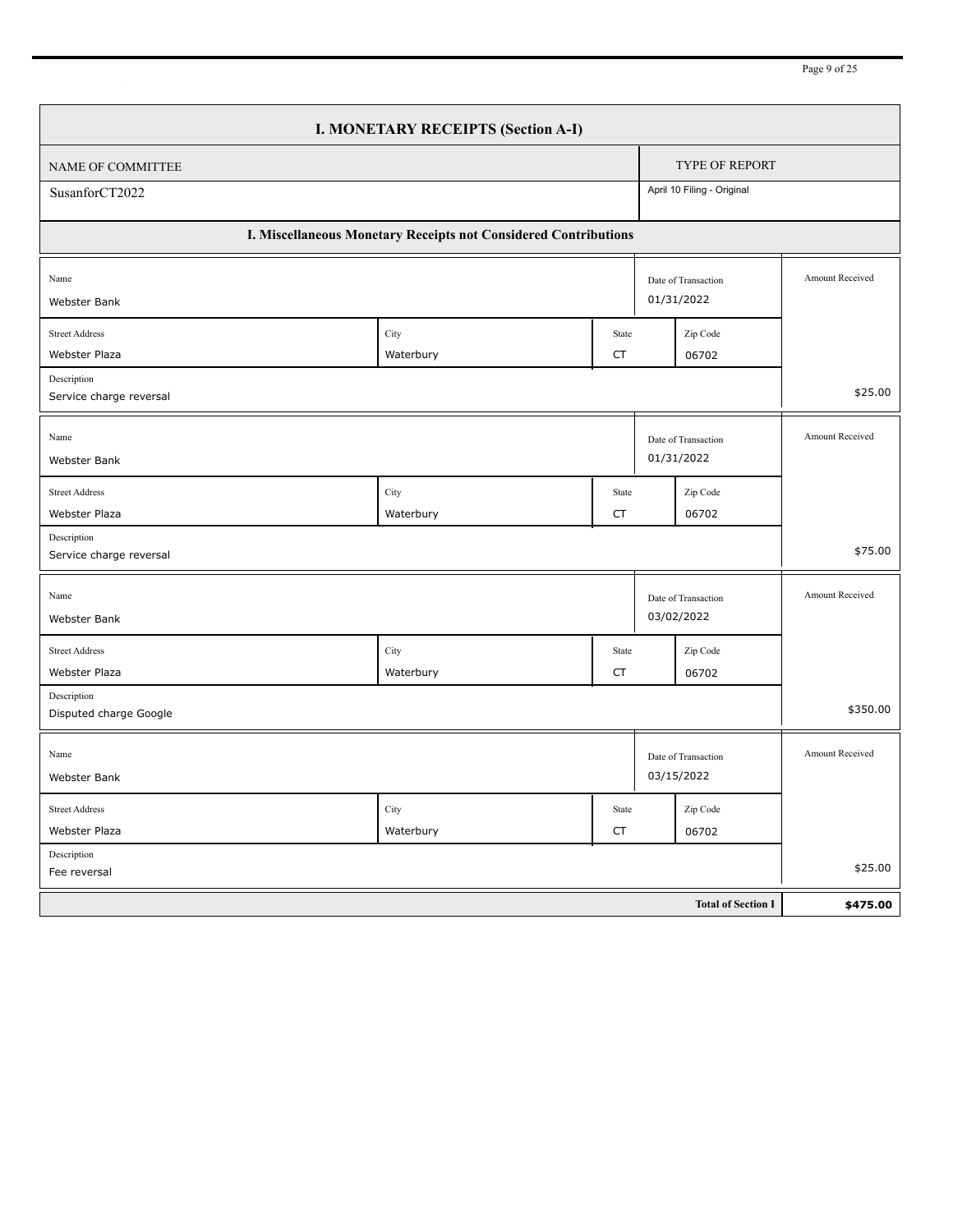Page 10 of 25

| <b>II. EVENT ACTIVITY (Sections J1 - J4)</b>                                                                                                                                                                                                                                                  |             |                       |                                      |                            |                               |  |  |  |  |
|-----------------------------------------------------------------------------------------------------------------------------------------------------------------------------------------------------------------------------------------------------------------------------------------------|-------------|-----------------------|--------------------------------------|----------------------------|-------------------------------|--|--|--|--|
| <b>TYPE OF REPORT</b><br>NAME OF COMMITTEE (Provide Complete Name as Registered with Commission)                                                                                                                                                                                              |             |                       |                                      |                            |                               |  |  |  |  |
| SusanforCT2022                                                                                                                                                                                                                                                                                |             |                       |                                      | April 10 Filing - Original |                               |  |  |  |  |
| <b>J1. Event Information</b>                                                                                                                                                                                                                                                                  |             |                       |                                      |                            |                               |  |  |  |  |
| Event#<br>Date of Event                                                                                                                                                                                                                                                                       | Description |                       |                                      |                            | Was this a fundraising event? |  |  |  |  |
| Letter                                                                                                                                                                                                                                                                                        |             |                       |                                      |                            | Yes<br>N <sub>0</sub>         |  |  |  |  |
| <b>Location: Street Address</b>                                                                                                                                                                                                                                                               |             |                       | City                                 |                            | Zip Code<br><b>State</b>      |  |  |  |  |
| if yes, go to Section J4 In-Kind Donations not Considered Contributions Associated<br>Was this event hosted at a personal residence?<br>Yes<br>with a House Party and complete required information for any puchases made by<br>host(s) for food, beverage and invitations.<br>N <sub>0</sub> |             |                       |                                      |                            |                               |  |  |  |  |
| Did this fundraiser include items donated by a business entity of up to \$200 or items<br>If yes, to to Section J3 In-Kind Donations not Considered Contributions and<br>Yes<br>donated by an individual of up to \$100?<br>complete required information.<br>No                              |             |                       |                                      |                            |                               |  |  |  |  |
| Subpart 1:<br>Was this fundraiser a tag sale, auction, or other sale of donated items with<br>purchases from an individual of up to \$100?                                                                                                                                                    |             | Yes<br>N <sub>0</sub> | (If yes, enter Total Receipts here.) |                            |                               |  |  |  |  |
|                                                                                                                                                                                                                                                                                               |             |                       |                                      | <b>Total of Section J1</b> |                               |  |  |  |  |

| <b>II.EVENT ACTIVITY (Sections J1 - J4)</b>                                                      |                            |                                          |      |                            |  |       |          |  |  |
|--------------------------------------------------------------------------------------------------|----------------------------|------------------------------------------|------|----------------------------|--|-------|----------|--|--|
| <b>TYPE OF REPORT</b><br>NAME OF COMMITTEE (Provide Complete Name as Registered with Commission) |                            |                                          |      |                            |  |       |          |  |  |
| SusanforCT2022                                                                                   |                            |                                          |      | April 10 Filing - Original |  |       |          |  |  |
| <b>J3. In-Kind Donations Not Considered Contributions</b>                                        |                            |                                          |      |                            |  |       |          |  |  |
| Name of the Donor                                                                                |                            |                                          |      |                            |  |       |          |  |  |
| <b>Street Address</b>                                                                            |                            |                                          | City |                            |  | State | Zip Code |  |  |
| Donation Given by:<br>Individual                                                                 | Description of Donation    |                                          |      |                            |  |       |          |  |  |
| <b>Business Entity</b>                                                                           | Date Received              | Aggregate value for this event<br>Event# |      |                            |  |       |          |  |  |
| Sole Proprietorship                                                                              |                            |                                          |      |                            |  |       |          |  |  |
|                                                                                                  | <b>Total of Section J3</b> |                                          |      |                            |  |       |          |  |  |
|                                                                                                  |                            |                                          |      |                            |  |       |          |  |  |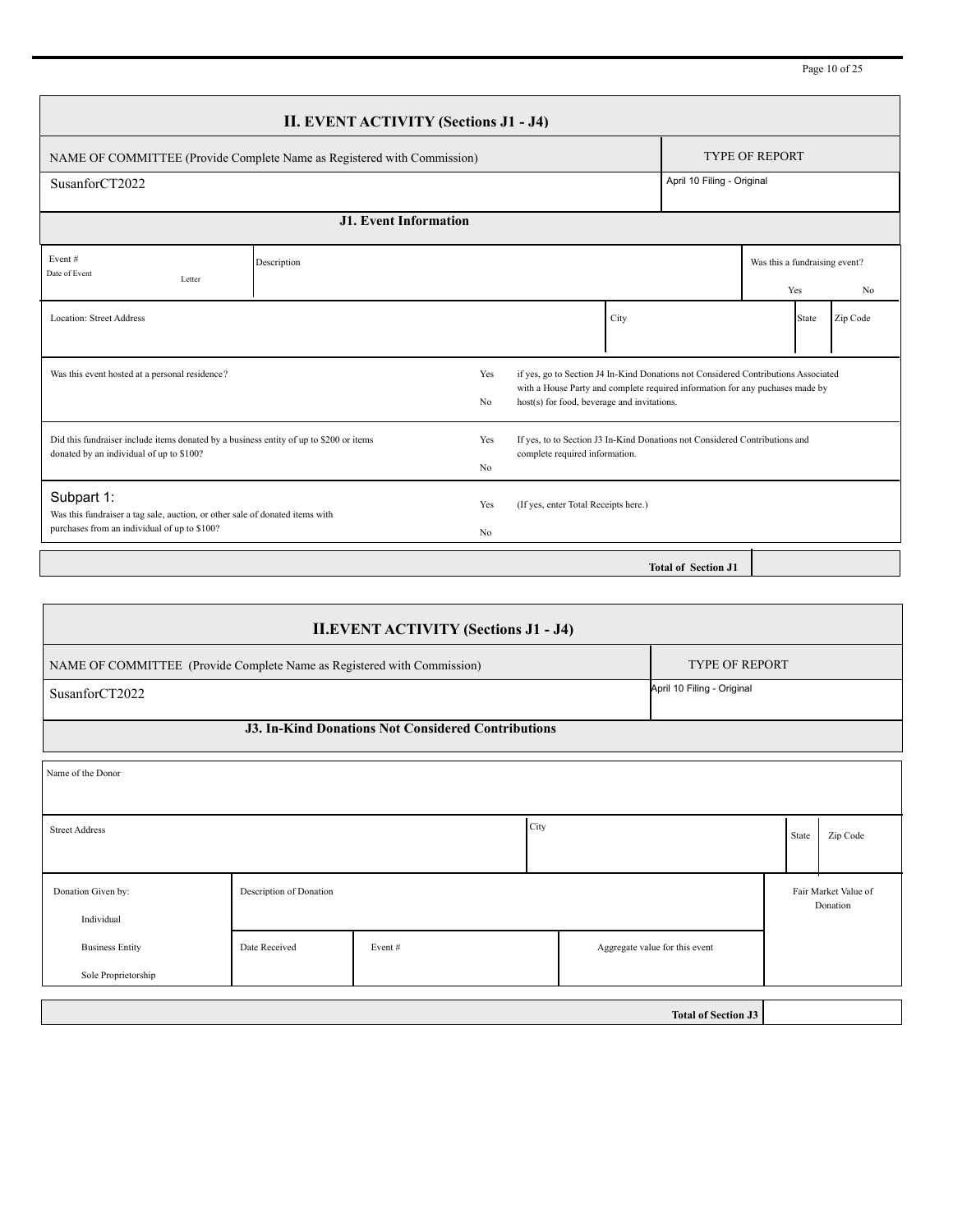|                                                                                  | Page 11 of 25              |  |  |  |  |  |  |
|----------------------------------------------------------------------------------|----------------------------|--|--|--|--|--|--|
| <b>II.EVENT ACTIVITY (Sections J1 - J4)</b>                                      |                            |  |  |  |  |  |  |
| NAME OF COMMITTEE (Provide Complete Name as Registered with Commission)          | <b>TYPE OF REPORT</b>      |  |  |  |  |  |  |
| SusanforCT2022                                                                   | April 10 Filing - Original |  |  |  |  |  |  |
| J4. In-Kind Donations Not Considered Contributions Associated with a House Party |                            |  |  |  |  |  |  |

| Name of Host            |                                           |      | Is this event supporting more than one candidate?   |  |                                 |       |                                  |
|-------------------------|-------------------------------------------|------|-----------------------------------------------------|--|---------------------------------|-------|----------------------------------|
|                         | Yes                                       | No   | Addendum J4                                         |  | If yes, complete Itemization in |       |                                  |
| <b>Street Address</b>   |                                           | City |                                                     |  |                                 | State | Zip Code                         |
| Description of Donation |                                           |      |                                                     |  |                                 |       | Fair Market Value of<br>Donation |
| Event#                  | Aggregate value of this Event - all hosts |      | Aggregate value of all Events - this host/candidate |  |                                 |       |                                  |

**Total of Section J4**

| III. NONMONETARY RECEIPTS (Sections K - L)                                                      |                            |               |                                                                                                                                                               |                                     |                         |                                                   |  |       |                                           |
|-------------------------------------------------------------------------------------------------|----------------------------|---------------|---------------------------------------------------------------------------------------------------------------------------------------------------------------|-------------------------------------|-------------------------|---------------------------------------------------|--|-------|-------------------------------------------|
| NAME OF COMMITTEE (Provide Complete Name as Registered with Commission)                         | <b>TYPE OF REPORT</b>      |               |                                                                                                                                                               |                                     |                         |                                                   |  |       |                                           |
| SusanforCT2022                                                                                  | April 10 Filing - Original |               |                                                                                                                                                               |                                     |                         |                                                   |  |       |                                           |
| <b>K. In-Kind Contributions</b>                                                                 |                            |               |                                                                                                                                                               |                                     |                         |                                                   |  |       |                                           |
| Name                                                                                            |                            |               |                                                                                                                                                               |                                     |                         |                                                   |  |       |                                           |
| <b>Street Address</b><br>City                                                                   |                            |               |                                                                                                                                                               |                                     |                         |                                                   |  | State | Zip Code                                  |
| Is this contribution associated with an event reported in<br>Section J1?<br>If yes, list Event# | Yes<br>No                  |               |                                                                                                                                                               | Description of In-Kind Contribution |                         |                                                   |  |       |                                           |
| Is Contributor a lobbyist, spouse, or dependent child<br>of a lobbyist?                         | Yes<br>No                  |               | Is contributor a principal of a state contractor or prospective state<br>contractor? indicate which branch or branches of<br>government the contract is with: |                                     |                         | Yes<br>N <sub>0</sub><br>Executive<br>Legislative |  |       | Fair Market Value of this<br>Contribution |
| Type of Contributor:                                                                            |                            | Date Received |                                                                                                                                                               |                                     | Aggregate contributions |                                                   |  |       |                                           |
| Individual<br>Sole Proprietorship<br>Committee                                                  |                            |               |                                                                                                                                                               |                                     |                         |                                                   |  |       |                                           |
|                                                                                                 |                            |               |                                                                                                                                                               |                                     |                         | <b>Total of Section K</b>                         |  |       |                                           |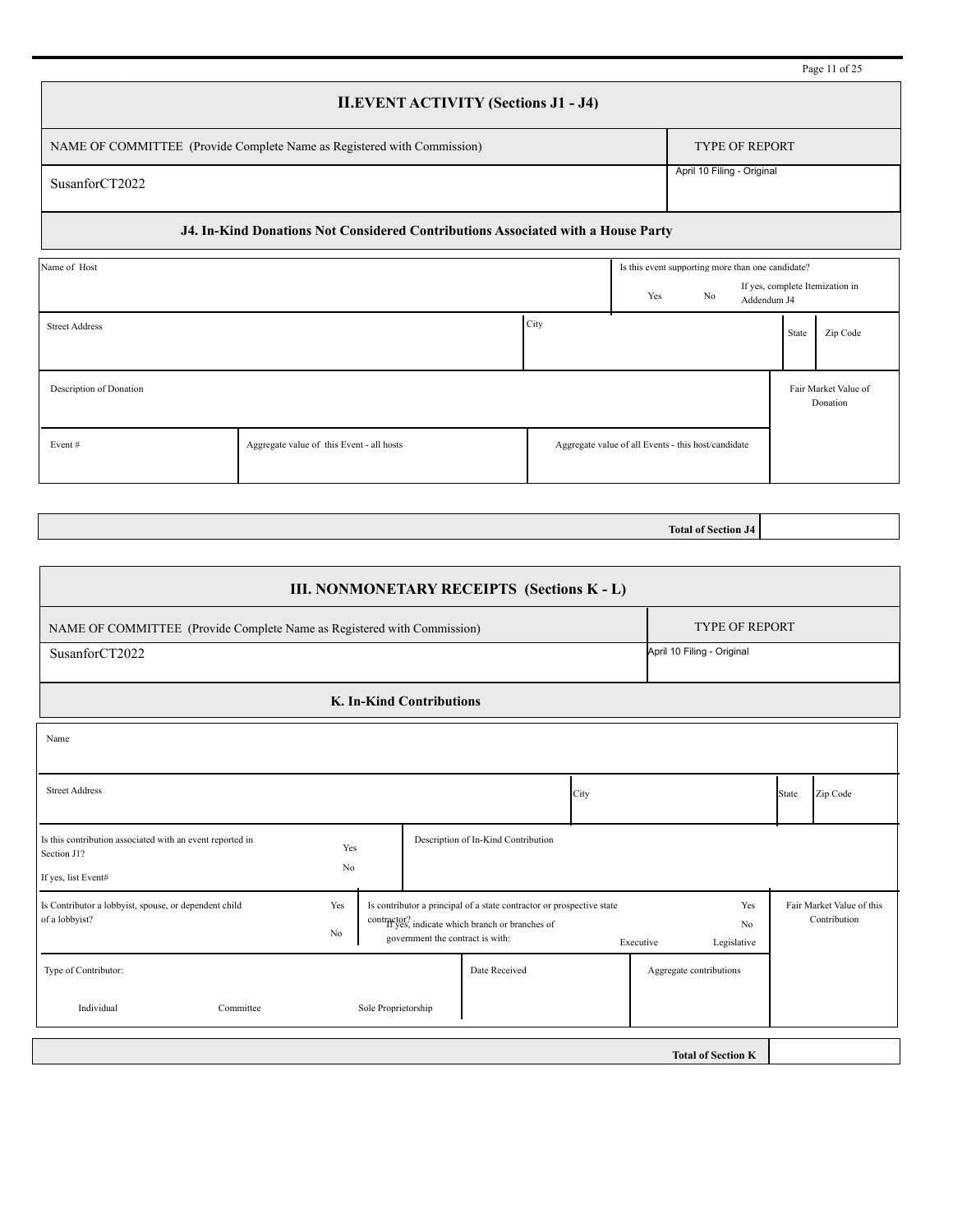|  |  | Page 12 of 25 |  |
|--|--|---------------|--|
|--|--|---------------|--|

| <b>III. Non Monetary Receipts (Sections K - L)</b> |                                                                                                  |               |  |                            |  |                      |  |  |  |
|----------------------------------------------------|--------------------------------------------------------------------------------------------------|---------------|--|----------------------------|--|----------------------|--|--|--|
|                                                    | <b>TYPE OF REPORT</b><br>NAME OF COMMITTEE (Provide Complete Name as Registered with Commission) |               |  |                            |  |                      |  |  |  |
| SusanforCT2022                                     |                                                                                                  |               |  | April 10 Filing - Original |  |                      |  |  |  |
| L. Refundable Deposit to Telephone Company         |                                                                                                  |               |  |                            |  |                      |  |  |  |
| Last Name of Individual                            |                                                                                                  | First Name    |  | MI                         |  | Date Deposit Made    |  |  |  |
| <b>Residential Street Address</b>                  |                                                                                                  | City<br>State |  |                            |  | Amount of<br>Deposit |  |  |  |
| Name of Telephone company                          |                                                                                                  |               |  |                            |  |                      |  |  |  |
| <b>Street Address</b>                              | State<br>City                                                                                    |               |  | Zip Code                   |  |                      |  |  |  |
|                                                    |                                                                                                  |               |  |                            |  |                      |  |  |  |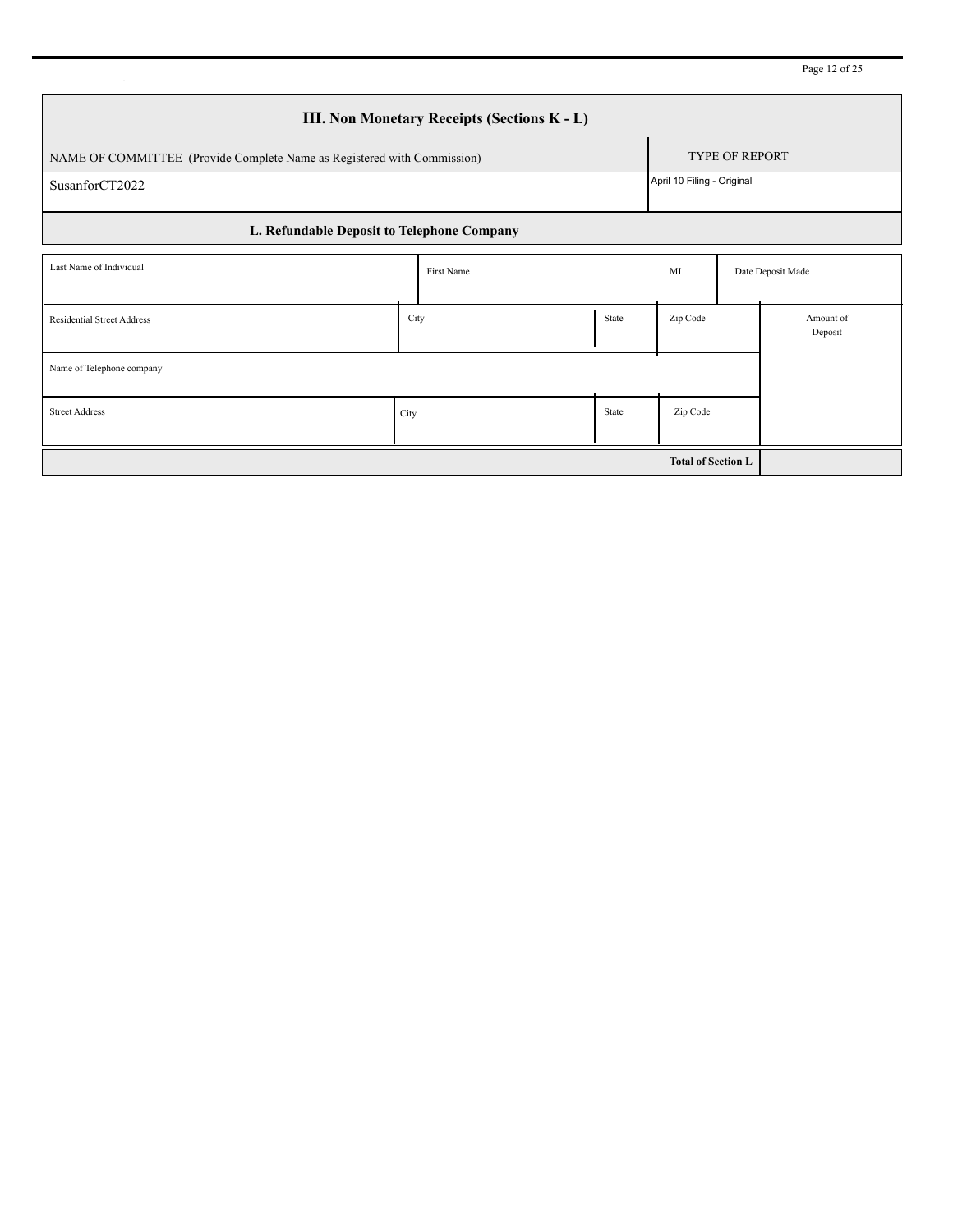| IV. EXPENDITURES (Sections N - S)                                                                                                                                    |                                                                                                                                                          |                                  |        |                                         |  |  |  |  |  |
|----------------------------------------------------------------------------------------------------------------------------------------------------------------------|----------------------------------------------------------------------------------------------------------------------------------------------------------|----------------------------------|--------|-----------------------------------------|--|--|--|--|--|
| NAME OF COMMITTEE (Provide Complete Name as Registered with Commission)                                                                                              | <b>TYPE OF REPORT</b>                                                                                                                                    |                                  |        |                                         |  |  |  |  |  |
| SusanforCT2022                                                                                                                                                       | April 10 Filing - Original                                                                                                                               |                                  |        |                                         |  |  |  |  |  |
| N. Expenses Paid By Committee                                                                                                                                        |                                                                                                                                                          |                                  |        |                                         |  |  |  |  |  |
| Name of Payee<br>Anedot                                                                                                                                              | Method of Payment<br>Check #<br>Debit Card<br>$\mathbf{x}$<br><b>EFT</b>                                                                                 |                                  |        |                                         |  |  |  |  |  |
| <b>Street Address</b><br>3 Twin Dolphin Dr.                                                                                                                          |                                                                                                                                                          | City<br>Redwood City             |        | State<br>Zip Code<br>CA<br>94065        |  |  |  |  |  |
| Purpose of Expend<br><b>BNK</b>                                                                                                                                      | Amount                                                                                                                                                   |                                  |        |                                         |  |  |  |  |  |
| Is this expenditure coordinated with another candidate for<br>which reimbursement is sought?<br>If yes, assign an Expenditure # and complete Itemization in Addendum | \$2.30                                                                                                                                                   |                                  |        |                                         |  |  |  |  |  |
| Name of Payee<br>Anedot                                                                                                                                              | Method of Payment<br>Check #<br>Debit Card<br>$\mathbf{x}^-$<br><b>EFT</b>                                                                               |                                  |        |                                         |  |  |  |  |  |
| <b>Street Address</b><br>3 Twin Dolphin Dr.                                                                                                                          |                                                                                                                                                          | City<br>Redwood City             |        | State<br>Zip Code<br><b>CA</b><br>94065 |  |  |  |  |  |
| Description<br>Purpose of Expend<br>Amount<br>Hanson<br><b>BNK</b>                                                                                                   |                                                                                                                                                          |                                  |        |                                         |  |  |  |  |  |
| Is this expenditure coordinated with another candidate for<br>which reimbursement is sought?<br>If yes, assign an Expenditure # and complete Itemization in Addendum | \$0.70                                                                                                                                                   |                                  |        |                                         |  |  |  |  |  |
| Name of Payee<br>Anedot                                                                                                                                              | Method of Payment<br>Check #<br>Debit Card<br>$\mathbf{x}$<br>EFT                                                                                        |                                  |        |                                         |  |  |  |  |  |
| <b>Street Address</b><br>3 Twin Dolphin Dr.                                                                                                                          |                                                                                                                                                          | City<br>Redwood City             |        | Zip Code<br>State<br>CA<br>94065        |  |  |  |  |  |
| Purpose of Expend<br><b>BNK</b>                                                                                                                                      | Description<br>Anderson                                                                                                                                  |                                  |        | Amount                                  |  |  |  |  |  |
| which reimbursement is sought?                                                                                                                                       | Yes<br>Is this expenditure coordinated with another candidate for<br>$_{\rm No}$<br>If yes, assign an Expenditure # and complete Itemization in Addendum | Expenditure #<br>(if applicable) | Event# | \$1.30                                  |  |  |  |  |  |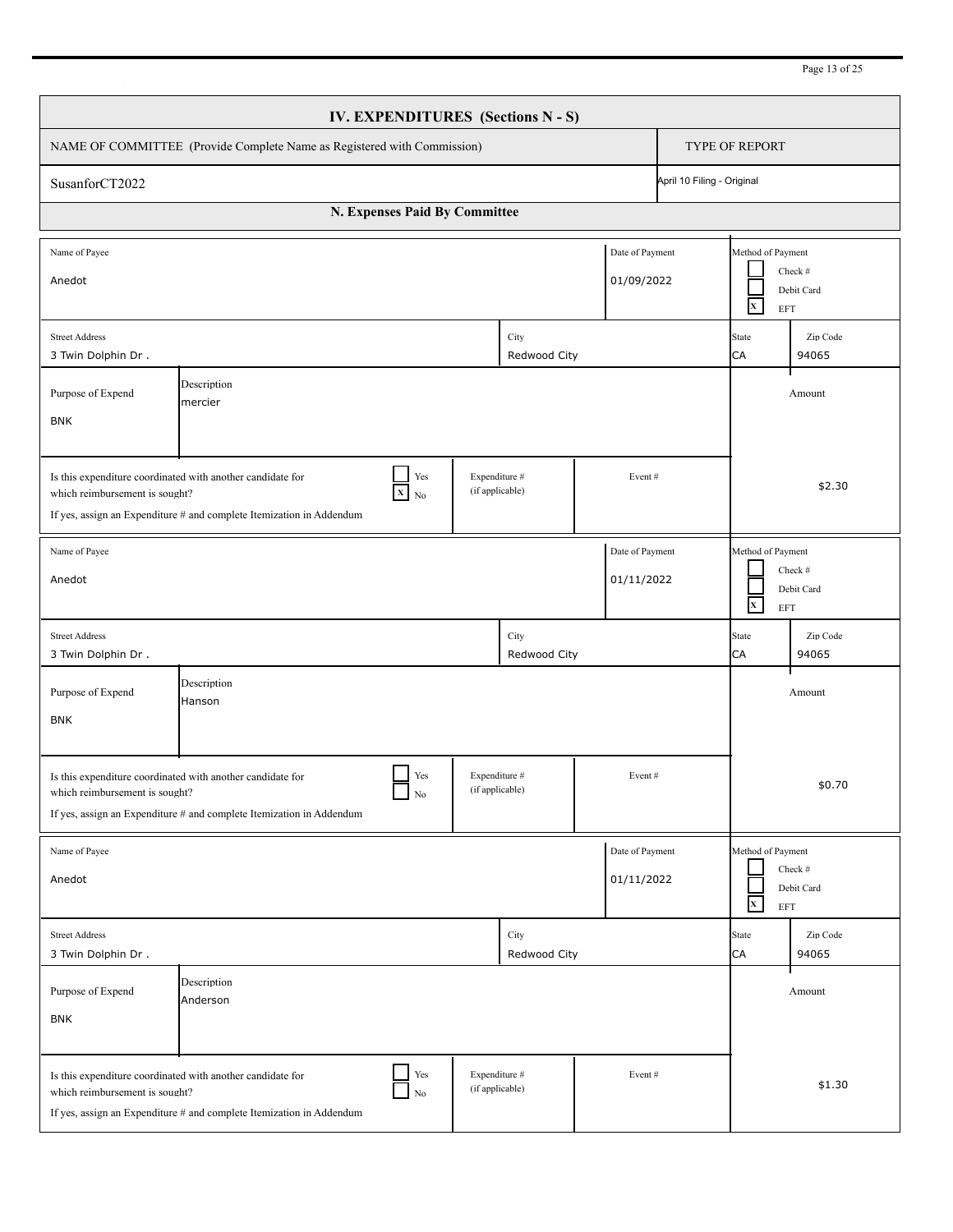| <b>IV. EXPENDITURES</b> (Sections N - S)                                                                                                                             |                                                                                                                                                          |                                  |                               |                                                                         |  |  |  |  |
|----------------------------------------------------------------------------------------------------------------------------------------------------------------------|----------------------------------------------------------------------------------------------------------------------------------------------------------|----------------------------------|-------------------------------|-------------------------------------------------------------------------|--|--|--|--|
| NAME OF COMMITTEE (Provide Complete Name as Registered with Commission)                                                                                              | <b>TYPE OF REPORT</b>                                                                                                                                    |                                  |                               |                                                                         |  |  |  |  |
| SusanforCT2022                                                                                                                                                       | April 10 Filing - Original                                                                                                                               |                                  |                               |                                                                         |  |  |  |  |
|                                                                                                                                                                      | N. Expenses Paid By Committee                                                                                                                            |                                  |                               |                                                                         |  |  |  |  |
| Name of Payee<br>weebly                                                                                                                                              |                                                                                                                                                          |                                  | Date of Payment<br>01/13/2022 | Method of Payment<br>Check #<br>$\mathbf x$<br>Debit Card<br><b>EFT</b> |  |  |  |  |
| <b>Street Address</b><br>1455 Market St                                                                                                                              | State<br>Zip Code<br>CA<br>94103                                                                                                                         |                                  |                               |                                                                         |  |  |  |  |
| Purpose of Expend<br>WEB                                                                                                                                             | Description                                                                                                                                              |                                  |                               | Amount                                                                  |  |  |  |  |
| Is this expenditure coordinated with another candidate for<br>which reimbursement is sought?<br>If yes, assign an Expenditure # and complete Itemization in Addendum | \$145.44                                                                                                                                                 |                                  |                               |                                                                         |  |  |  |  |
| Name of Payee<br>Full Power Radio                                                                                                                                    | Method of Payment<br>Check #<br>$\mathbf x$<br>Debit Card<br><b>EFT</b>                                                                                  |                                  |                               |                                                                         |  |  |  |  |
| <b>Street Address</b><br>869 Blue Hills Ave.                                                                                                                         |                                                                                                                                                          | City<br>Bloomfield               |                               | State<br>Zip Code<br>06002<br>СT                                        |  |  |  |  |
| Description<br>Purpose of Expend<br>Amount<br><b>WJJF</b><br>A-RAD                                                                                                   |                                                                                                                                                          |                                  |                               |                                                                         |  |  |  |  |
| Is this expenditure coordinated with another candidate for<br>which reimbursement is sought?<br>If yes, assign an Expenditure # and complete Itemization in Addendum | \$150.00                                                                                                                                                 |                                  |                               |                                                                         |  |  |  |  |
| Name of Payee<br>Anedot                                                                                                                                              |                                                                                                                                                          |                                  | Date of Payment<br>01/19/2022 | Method of Payment<br>Check #<br>Debit Card<br>$\mathbf{x}$<br>EFT       |  |  |  |  |
| <b>Street Address</b><br>3 Twin Dolphin Dr.                                                                                                                          |                                                                                                                                                          | City<br>Redwood City             |                               | Zip Code<br>State<br>CA<br>94065                                        |  |  |  |  |
| Purpose of Expend<br><b>BNK</b>                                                                                                                                      | Description<br>Dalessio                                                                                                                                  |                                  |                               | Amount                                                                  |  |  |  |  |
| which reimbursement is sought?                                                                                                                                       | Yes<br>Is this expenditure coordinated with another candidate for<br>$_{\rm No}$<br>If yes, assign an Expenditure # and complete Itemization in Addendum | Expenditure #<br>(if applicable) | Event#                        | \$4.30                                                                  |  |  |  |  |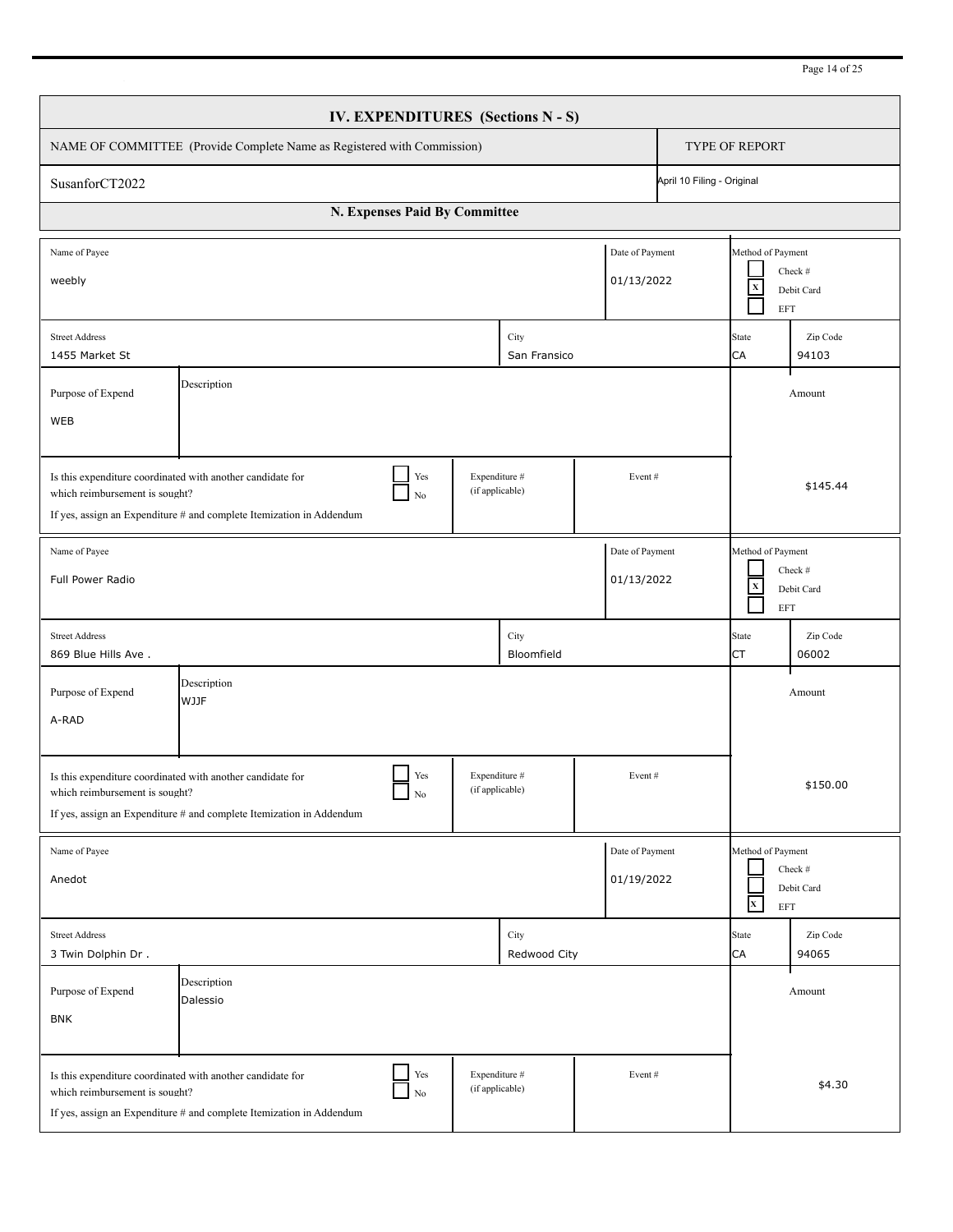| Page 15 of 25 |  |
|---------------|--|
|               |  |

| IV. EXPENDITURES (Sections N - S)                                                                                                                                                                                                     |                                                                                                                                                          |                                  |                      |                               |                                                   |                                                   |                       |
|---------------------------------------------------------------------------------------------------------------------------------------------------------------------------------------------------------------------------------------|----------------------------------------------------------------------------------------------------------------------------------------------------------|----------------------------------|----------------------|-------------------------------|---------------------------------------------------|---------------------------------------------------|-----------------------|
| NAME OF COMMITTEE (Provide Complete Name as Registered with Commission)                                                                                                                                                               |                                                                                                                                                          |                                  |                      |                               |                                                   | <b>TYPE OF REPORT</b>                             |                       |
| April 10 Filing - Original<br>SusanforCT2022                                                                                                                                                                                          |                                                                                                                                                          |                                  |                      |                               |                                                   |                                                   |                       |
|                                                                                                                                                                                                                                       | N. Expenses Paid By Committee                                                                                                                            |                                  |                      |                               |                                                   |                                                   |                       |
| Name of Payee<br>Anedot                                                                                                                                                                                                               |                                                                                                                                                          |                                  |                      | Date of Payment<br>01/20/2022 |                                                   | Method of Payment<br>$\mathbf{x}^-$<br><b>EFT</b> | Check #<br>Debit Card |
| City<br><b>Street Address</b><br>3 Twin Dolphin Dr.<br>Redwood City                                                                                                                                                                   |                                                                                                                                                          |                                  |                      |                               | State<br><b>CA</b>                                | Zip Code<br>94065                                 |                       |
| Description<br>Purpose of Expend<br>Hendrickson<br><b>BNK</b>                                                                                                                                                                         |                                                                                                                                                          |                                  |                      |                               |                                                   |                                                   | Amount                |
| Is this expenditure coordinated with another candidate for<br>Yes<br>Expenditure #<br>Event#<br>(if applicable)<br>which reimbursement is sought?<br>$\rm No$<br>If yes, assign an Expenditure # and complete Itemization in Addendum |                                                                                                                                                          |                                  |                      |                               |                                                   | \$1.30                                            |                       |
| Name of Payee<br>Date of Payment<br>01/31/2022<br>Anedot                                                                                                                                                                              |                                                                                                                                                          |                                  |                      |                               | Method of Payment<br>$\mathbf{x}^-$<br><b>EFT</b> | Check #<br>Debit Card                             |                       |
| <b>Street Address</b><br>3 Twin Dolphin Dr.                                                                                                                                                                                           |                                                                                                                                                          |                                  | City<br>Redwood City |                               |                                                   | State<br>CA                                       | Zip Code<br>94065     |
| Purpose of Expend<br><b>BNK</b>                                                                                                                                                                                                       | Description<br>Ben Acona                                                                                                                                 |                                  |                      |                               |                                                   |                                                   | Amount                |
| Yes<br>Expenditure #<br>Event#<br>Is this expenditure coordinated with another candidate for<br>(if applicable)<br>which reimbursement is sought?<br>$\rm No$<br>If yes, assign an Expenditure # and complete Itemization in Addendum |                                                                                                                                                          |                                  |                      |                               |                                                   |                                                   | \$4.30                |
| Date of Payment<br>Name of Payee<br>Webster Bank<br>01/31/2022                                                                                                                                                                        |                                                                                                                                                          |                                  |                      |                               | Method of Payment<br>$\mathbf{x}^-$<br>EFT        | Check #<br>Debit Card                             |                       |
| <b>Street Address</b><br>Webster Plaza                                                                                                                                                                                                |                                                                                                                                                          |                                  | City<br>Waterbury    |                               |                                                   | State<br>CT                                       | Zip Code<br>06702     |
| Purpose of Expend<br><b>BNK</b>                                                                                                                                                                                                       | Description<br>Service charge                                                                                                                            |                                  |                      |                               |                                                   |                                                   | Amount                |
| which reimbursement is sought?                                                                                                                                                                                                        | Yes<br>Is this expenditure coordinated with another candidate for<br>$_{\rm No}$<br>If yes, assign an Expenditure # and complete Itemization in Addendum | Expenditure #<br>(if applicable) |                      | Event#                        |                                                   |                                                   | \$25.00               |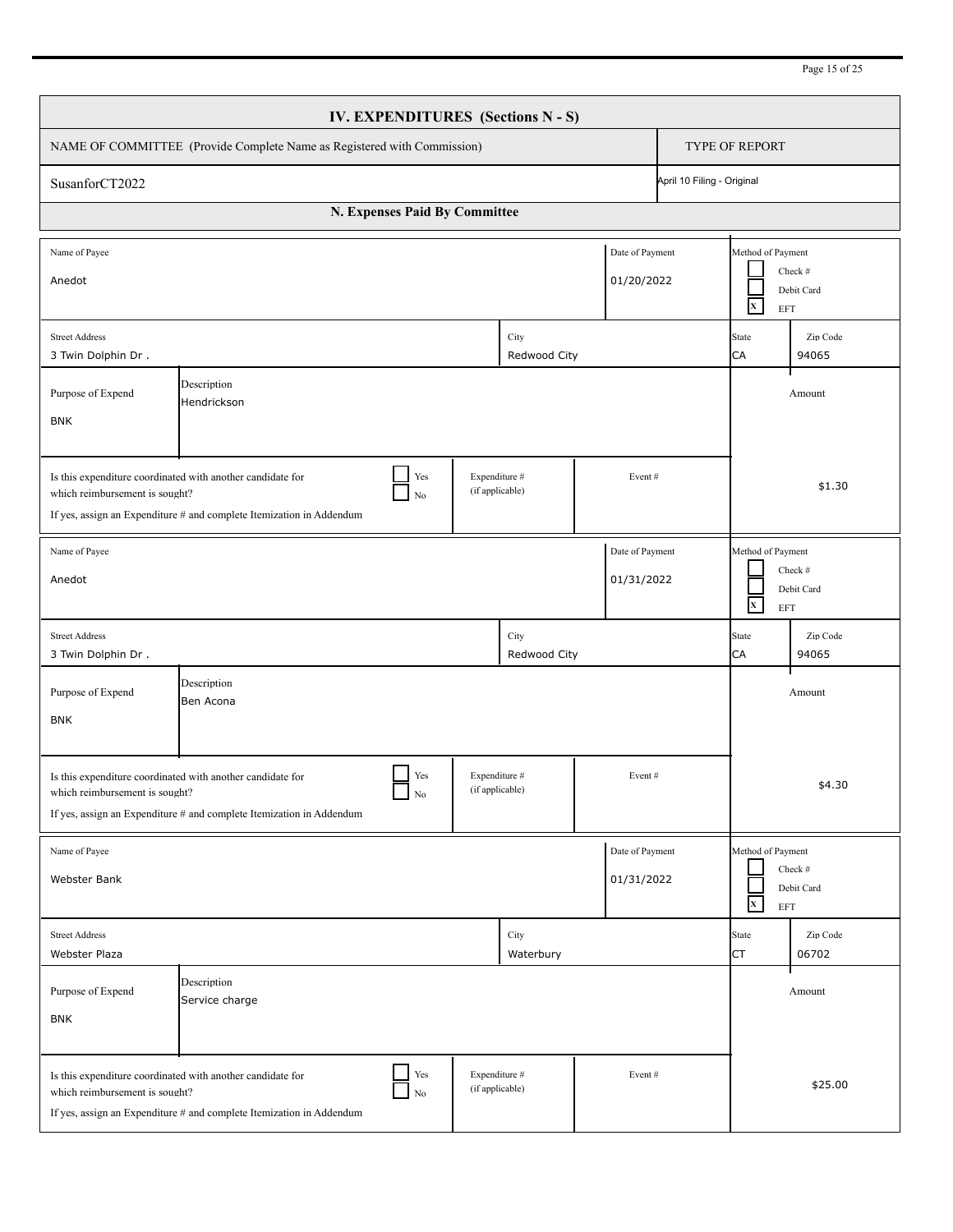| IV. EXPENDITURES (Sections N - S)                                                                                                                                                                                                     |                                                                                                                                                          |                                  |                  |        |                                                                   |                           |                        |  |
|---------------------------------------------------------------------------------------------------------------------------------------------------------------------------------------------------------------------------------------|----------------------------------------------------------------------------------------------------------------------------------------------------------|----------------------------------|------------------|--------|-------------------------------------------------------------------|---------------------------|------------------------|--|
| NAME OF COMMITTEE (Provide Complete Name as Registered with Commission)                                                                                                                                                               |                                                                                                                                                          |                                  |                  |        |                                                                   | TYPE OF REPORT            |                        |  |
| April 10 Filing - Original<br>SusanforCT2022                                                                                                                                                                                          |                                                                                                                                                          |                                  |                  |        |                                                                   |                           |                        |  |
|                                                                                                                                                                                                                                       | N. Expenses Paid By Committee                                                                                                                            |                                  |                  |        |                                                                   |                           |                        |  |
| Name of Payee<br>Date of Payment<br>02/02/2022<br>Anedot                                                                                                                                                                              |                                                                                                                                                          |                                  |                  |        | Method of Payment<br>Check #<br>Debit Card<br>$\mathbf{x}$<br>EFT |                           |                        |  |
| City<br><b>Street Address</b><br>3 Twin Dolphin Dr.<br>Redwood City                                                                                                                                                                   |                                                                                                                                                          |                                  |                  |        | <b>State</b><br>CA                                                | Zip Code<br>94065         |                        |  |
| Description<br>Purpose of Expend<br>Shannon Nickerson<br><b>BNK</b>                                                                                                                                                                   |                                                                                                                                                          |                                  |                  |        |                                                                   |                           | Amount                 |  |
| Yes<br>Expenditure #<br>Is this expenditure coordinated with another candidate for<br>Event#<br>(if applicable)<br>which reimbursement is sought?<br>No<br>If yes, assign an Expenditure # and complete Itemization in Addendum       |                                                                                                                                                          |                                  |                  |        |                                                                   |                           | \$0.70                 |  |
| Date of Payment<br>Name of Payee<br>02/08/2022<br>UPS Store #1347                                                                                                                                                                     |                                                                                                                                                          |                                  |                  |        | Method of Payment<br>$\mathbf X$<br><b>EFT</b>                    | Check #<br>Debit Card     |                        |  |
| <b>Street Address</b><br>542 Hopmeadow St.                                                                                                                                                                                            |                                                                                                                                                          |                                  | City<br>Simsbury |        |                                                                   | <b>State</b><br>CT        | Zip Code<br>06070-2415 |  |
| Description<br>Purpose of Expend<br>Amount<br>mini flyers inv 5002<br>PRNT                                                                                                                                                            |                                                                                                                                                          |                                  |                  |        |                                                                   |                           |                        |  |
| Yes<br>Expenditure #<br>Event#<br>Is this expenditure coordinated with another candidate for<br>(if applicable)<br>which reimbursement is sought?<br>$\rm No$<br>If yes, assign an Expenditure # and complete Itemization in Addendum |                                                                                                                                                          |                                  |                  |        |                                                                   |                           | \$21.27                |  |
| Date of Payment<br>Name of Payee<br>02/08/2022<br>UPS Store #1347                                                                                                                                                                     |                                                                                                                                                          |                                  |                  |        | Method of Payment<br>$\mathbf x$<br>$\operatorname{EFT}$          | Check #<br>Debit Card     |                        |  |
| <b>Street Address</b><br>542 Hopmeadow St.                                                                                                                                                                                            |                                                                                                                                                          |                                  | City<br>Simsbury |        |                                                                   | <b>State</b><br><b>CT</b> | Zip Code<br>06070-2415 |  |
| Purpose of Expend<br>A-SIGN                                                                                                                                                                                                           | Description<br>Lawn sign shipping                                                                                                                        |                                  |                  |        |                                                                   |                           | Amount                 |  |
| which reimbursement is sought?                                                                                                                                                                                                        | Yes<br>Is this expenditure coordinated with another candidate for<br>$_{\rm No}$<br>If yes, assign an Expenditure # and complete Itemization in Addendum | Expenditure #<br>(if applicable) |                  | Event# |                                                                   |                           | \$95.06                |  |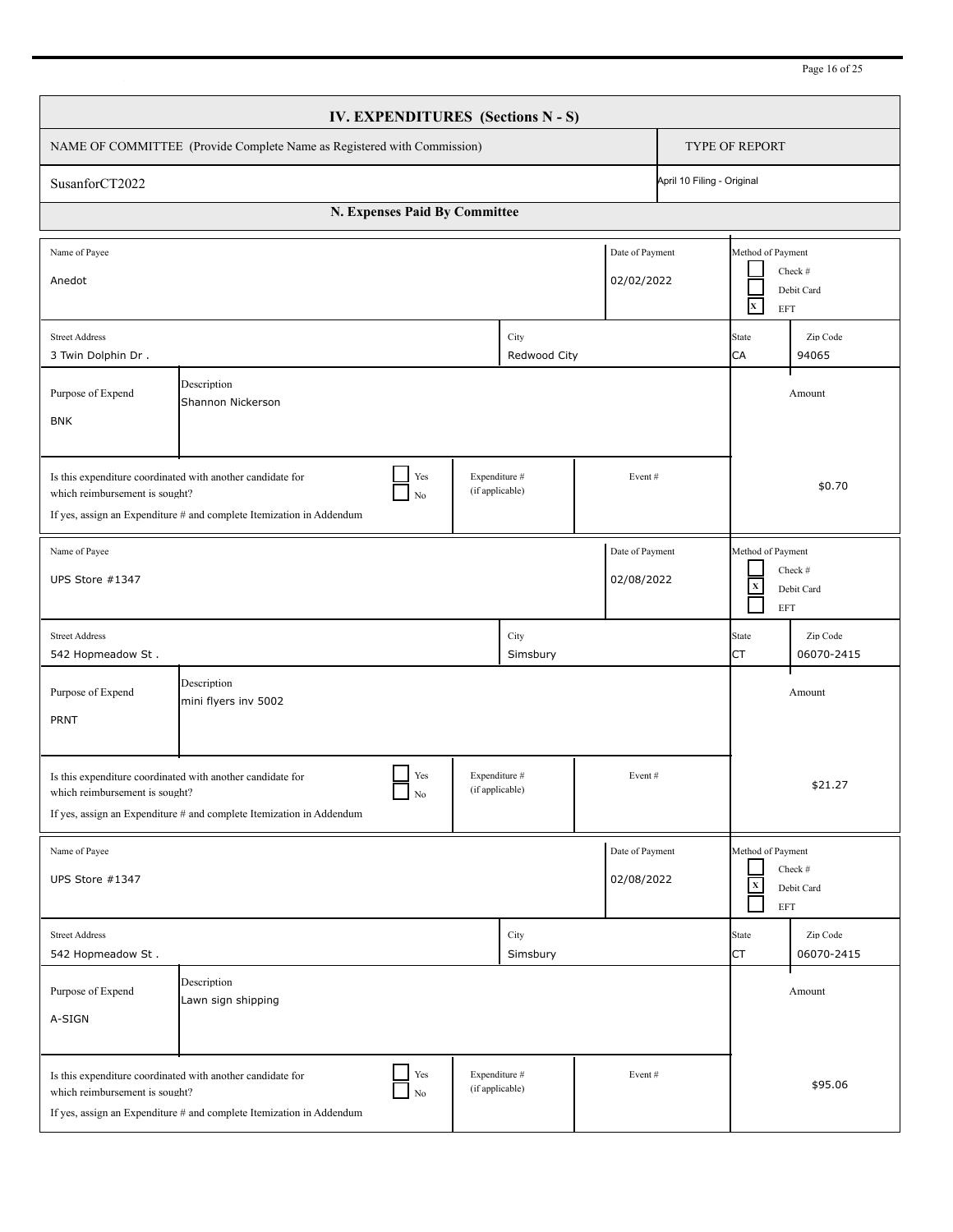| Page 17 of 2: |  |
|---------------|--|
|---------------|--|

| IV. EXPENDITURES (Sections N - S)                                                                                                                                                                                                     |                                                                                                                                                          |                                  |                       |                    |                                                                         |                                         |                               |  |  |
|---------------------------------------------------------------------------------------------------------------------------------------------------------------------------------------------------------------------------------------|----------------------------------------------------------------------------------------------------------------------------------------------------------|----------------------------------|-----------------------|--------------------|-------------------------------------------------------------------------|-----------------------------------------|-------------------------------|--|--|
| NAME OF COMMITTEE (Provide Complete Name as Registered with Commission)                                                                                                                                                               |                                                                                                                                                          |                                  |                       |                    |                                                                         | TYPE OF REPORT                          |                               |  |  |
| April 10 Filing - Original<br>SusanforCT2022                                                                                                                                                                                          |                                                                                                                                                          |                                  |                       |                    |                                                                         |                                         |                               |  |  |
|                                                                                                                                                                                                                                       | N. Expenses Paid By Committee                                                                                                                            |                                  |                       |                    |                                                                         |                                         |                               |  |  |
| Name of Payee<br>Date of Payment<br>02/16/2022<br>Audacy                                                                                                                                                                              |                                                                                                                                                          |                                  |                       |                    | Method of Payment<br>Check #<br>$\mathbf X$<br>Debit Card<br>EFT        |                                         |                               |  |  |
| City<br><b>Street Address</b><br>2400 Market St.<br>Philadelphia                                                                                                                                                                      |                                                                                                                                                          |                                  |                       | <b>State</b><br>PA | Zip Code<br>10103                                                       |                                         |                               |  |  |
| Description<br>Purpose of Expend<br>A-RAD                                                                                                                                                                                             |                                                                                                                                                          |                                  |                       |                    |                                                                         |                                         | Amount                        |  |  |
| Yes<br>Expenditure #<br>Is this expenditure coordinated with another candidate for<br>Event#<br>(if applicable)<br>which reimbursement is sought?<br>$\rm No$<br>If yes, assign an Expenditure # and complete Itemization in Addendum |                                                                                                                                                          |                                  |                       |                    |                                                                         |                                         | \$151.30                      |  |  |
| Date of Payment<br>Name of Payee<br>02/16/2022<br>Google                                                                                                                                                                              |                                                                                                                                                          |                                  |                       |                    | Method of Payment<br>Check #<br>$\mathbf X$<br>Debit Card<br><b>EFT</b> |                                         |                               |  |  |
| <b>Street Address</b><br>1600 Amphitheatre Pkwy                                                                                                                                                                                       |                                                                                                                                                          |                                  | City<br>Mountain View |                    |                                                                         | <b>State</b><br>CA                      | Zip Code<br>94043             |  |  |
| Description<br>Purpose of Expend<br>Amount<br>A-WEB                                                                                                                                                                                   |                                                                                                                                                          |                                  |                       |                    |                                                                         |                                         |                               |  |  |
| Yes<br>Expenditure #<br>Event#<br>Is this expenditure coordinated with another candidate for<br>(if applicable)<br>which reimbursement is sought?<br>$\rm No$<br>If yes, assign an Expenditure # and complete Itemization in Addendum |                                                                                                                                                          |                                  |                       |                    |                                                                         |                                         | \$350.00                      |  |  |
| Date of Payment<br>Name of Payee<br>02/18/2022<br>UPS Store #1347                                                                                                                                                                     |                                                                                                                                                          |                                  |                       |                    |                                                                         | Method of Payment<br>$\mathbf x$<br>EFT | Check #<br>5108<br>Debit Card |  |  |
| <b>Street Address</b><br>542 Hopmeadow St.                                                                                                                                                                                            |                                                                                                                                                          |                                  | City<br>Simsbury      |                    |                                                                         | State<br><b>CT</b>                      | Zip Code<br>06070-2415        |  |  |
| Purpose of Expend<br><b>PRNT</b>                                                                                                                                                                                                      | Description<br>Form b and 8.5x11 poster                                                                                                                  |                                  |                       |                    |                                                                         |                                         | Amount                        |  |  |
| which reimbursement is sought?                                                                                                                                                                                                        | Yes<br>Is this expenditure coordinated with another candidate for<br>$_{\rm No}$<br>If yes, assign an Expenditure # and complete Itemization in Addendum | Expenditure #<br>(if applicable) |                       | Event#             |                                                                         |                                         | \$43.60                       |  |  |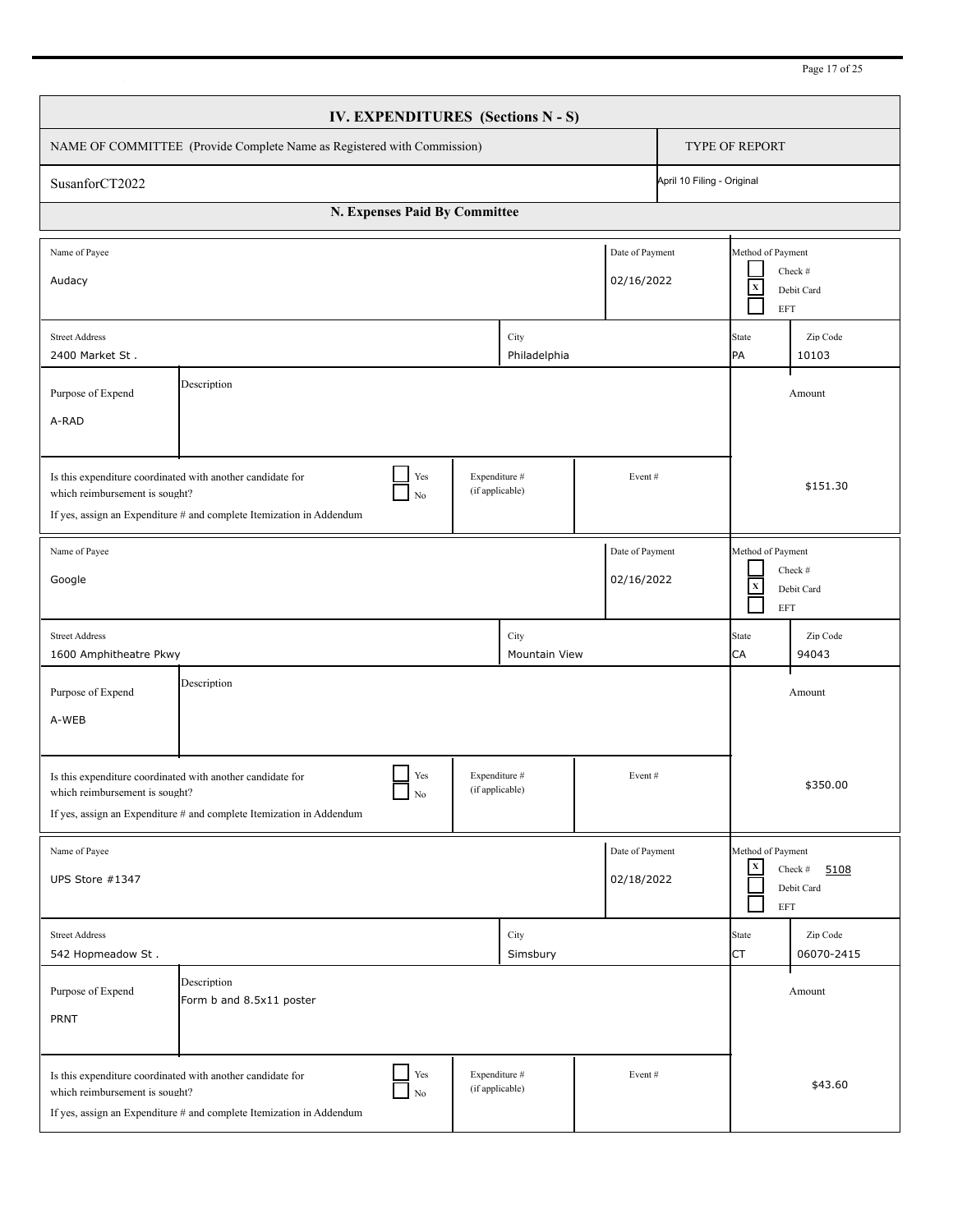| Page 18 of 25 |  |
|---------------|--|
|---------------|--|

| <b>IV. EXPENDITURES</b> (Sections N - S)                                                                                                                                                                                              |                                                                                                                                                          |                                  |                      |                               |             |                                                             |                               |
|---------------------------------------------------------------------------------------------------------------------------------------------------------------------------------------------------------------------------------------|----------------------------------------------------------------------------------------------------------------------------------------------------------|----------------------------------|----------------------|-------------------------------|-------------|-------------------------------------------------------------|-------------------------------|
| NAME OF COMMITTEE (Provide Complete Name as Registered with Commission)                                                                                                                                                               |                                                                                                                                                          |                                  |                      |                               |             | <b>TYPE OF REPORT</b>                                       |                               |
| April 10 Filing - Original<br>SusanforCT2022                                                                                                                                                                                          |                                                                                                                                                          |                                  |                      |                               |             |                                                             |                               |
|                                                                                                                                                                                                                                       | N. Expenses Paid By Committee                                                                                                                            |                                  |                      |                               |             |                                                             |                               |
| Name of Payee<br><b>Webster Bank</b>                                                                                                                                                                                                  |                                                                                                                                                          |                                  |                      | Date of Payment<br>02/28/2022 |             | Method of Payment<br>$\mathbf{x}^-$<br><b>EFT</b>           | Check #<br>Debit Card         |
| <b>Street Address</b><br>City<br><b>Webster Plaza</b><br>Waterbury                                                                                                                                                                    |                                                                                                                                                          |                                  |                      |                               | State<br>СT | Zip Code<br>06702                                           |                               |
| Description<br>Purpose of Expend<br>Service charge<br><b>BNK</b>                                                                                                                                                                      |                                                                                                                                                          |                                  |                      |                               |             |                                                             | Amount                        |
| Is this expenditure coordinated with another candidate for<br>Yes<br>Expenditure #<br>Event#<br>(if applicable)<br>which reimbursement is sought?<br>$\rm No$<br>If yes, assign an Expenditure # and complete Itemization in Addendum |                                                                                                                                                          |                                  |                      |                               |             |                                                             | \$25.00                       |
| Date of Payment<br>Name of Payee<br>03/08/2022<br>UPS Store #1347                                                                                                                                                                     |                                                                                                                                                          |                                  |                      |                               |             | Method of Payment<br>$\mathbf x$<br><b>EFT</b>              | Check #<br>5109<br>Debit Card |
| <b>Street Address</b><br>542 Hopmeadow St.                                                                                                                                                                                            |                                                                                                                                                          |                                  | City<br>Simsbury     |                               |             | State<br>СT                                                 | Zip Code<br>06070-2415        |
| Purpose of Expend<br>PRNT                                                                                                                                                                                                             | Description<br>tri fold brochure                                                                                                                         |                                  |                      |                               |             |                                                             | Amount                        |
| Yes<br>Expenditure #<br>Event#<br>Is this expenditure coordinated with another candidate for<br>(if applicable)<br>which reimbursement is sought?<br>$\rm No$<br>If yes, assign an Expenditure # and complete Itemization in Addendum |                                                                                                                                                          |                                  |                      |                               |             |                                                             | \$101.03                      |
| Name of Payee<br>Anadot                                                                                                                                                                                                               |                                                                                                                                                          |                                  |                      | Date of Payment<br>03/10/2022 |             | Method of Payment<br>$\mathbf{x}^-$<br>$\operatorname{EFT}$ | Check #<br>Debit Card         |
| <b>Street Address</b><br>3 Twin Dolphin Dr.                                                                                                                                                                                           |                                                                                                                                                          |                                  | City<br>Redwood City |                               |             | State<br>CA                                                 | Zip Code<br>94065             |
| Purpose of Expend<br><b>BNK</b>                                                                                                                                                                                                       | Description<br>Charles Smith                                                                                                                             |                                  |                      |                               |             |                                                             | Amount                        |
| which reimbursement is sought?                                                                                                                                                                                                        | Yes<br>Is this expenditure coordinated with another candidate for<br>$_{\rm No}$<br>If yes, assign an Expenditure # and complete Itemization in Addendum | Expenditure #<br>(if applicable) |                      | Event#                        |             |                                                             | \$3.30                        |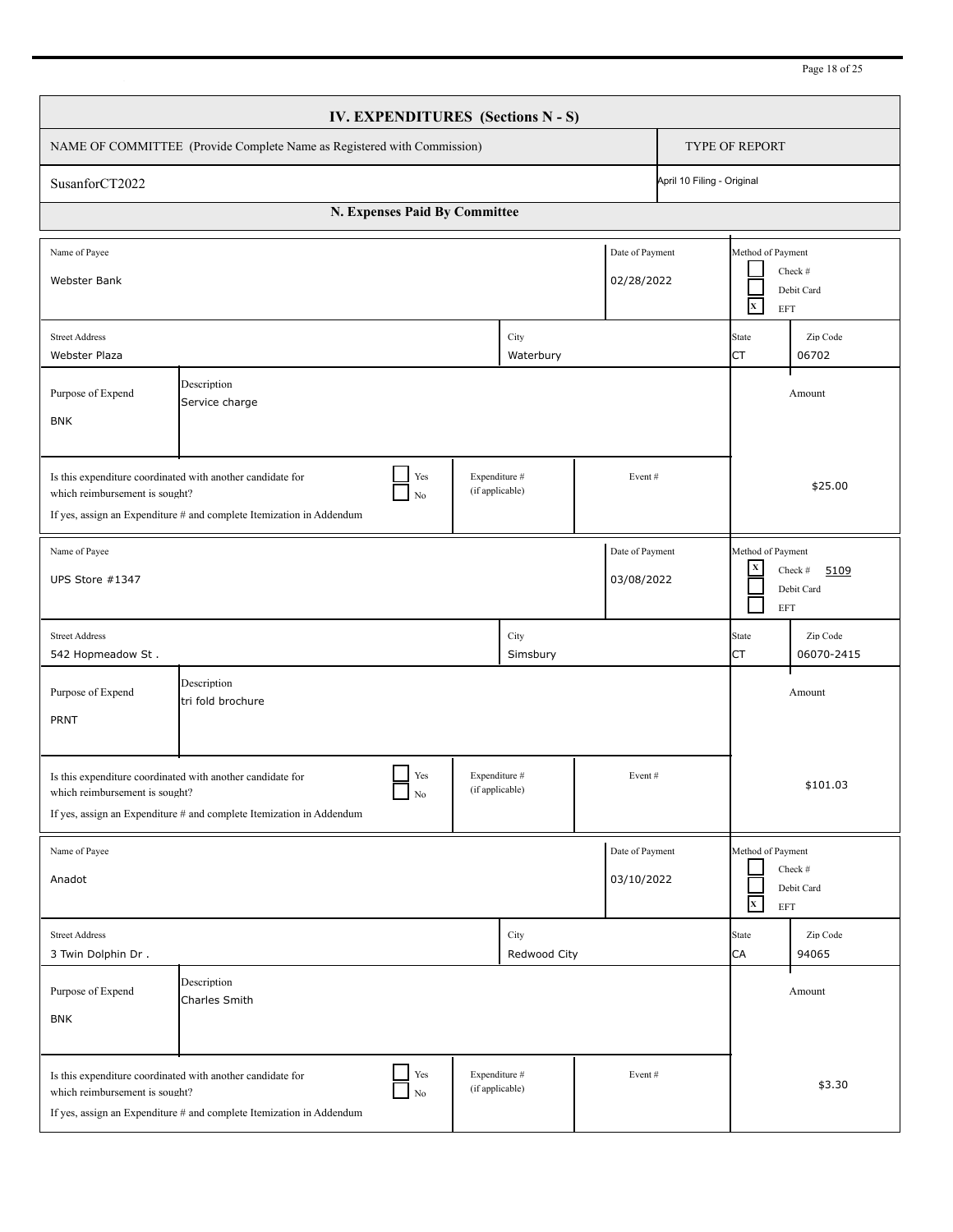| Page 19 of 25 |  |  |  |
|---------------|--|--|--|
|---------------|--|--|--|

| <b>IV. EXPENDITURES</b> (Sections N - S)                                                                                                                             |                                                                                                                                                          |                                  |                               |                                                                              |  |  |  |  |
|----------------------------------------------------------------------------------------------------------------------------------------------------------------------|----------------------------------------------------------------------------------------------------------------------------------------------------------|----------------------------------|-------------------------------|------------------------------------------------------------------------------|--|--|--|--|
| NAME OF COMMITTEE (Provide Complete Name as Registered with Commission)                                                                                              | <b>TYPE OF REPORT</b>                                                                                                                                    |                                  |                               |                                                                              |  |  |  |  |
| SusanforCT2022                                                                                                                                                       | April 10 Filing - Original                                                                                                                               |                                  |                               |                                                                              |  |  |  |  |
|                                                                                                                                                                      | N. Expenses Paid By Committee                                                                                                                            |                                  |                               |                                                                              |  |  |  |  |
| Name of Payee<br>Anadot                                                                                                                                              |                                                                                                                                                          |                                  | Date of Payment<br>03/10/2022 | Method of Payment<br>Check #<br>Debit Card<br>$\mathbf{x}$<br><b>EFT</b>     |  |  |  |  |
| <b>Street Address</b><br>City<br>3 Twin Dolphin Dr.<br>Redwood City                                                                                                  |                                                                                                                                                          |                                  |                               | State<br>Zip Code<br>CA<br>94065                                             |  |  |  |  |
| Purpose of Expend<br><b>BNK</b>                                                                                                                                      | Amount                                                                                                                                                   |                                  |                               |                                                                              |  |  |  |  |
| Is this expenditure coordinated with another candidate for<br>which reimbursement is sought?<br>If yes, assign an Expenditure # and complete Itemization in Addendum | \$10.30                                                                                                                                                  |                                  |                               |                                                                              |  |  |  |  |
| Name of Payee<br>Anadot                                                                                                                                              | Method of Payment<br>Check #<br>Debit Card<br>$\mathbf{x}^-$<br><b>EFT</b>                                                                               |                                  |                               |                                                                              |  |  |  |  |
| <b>Street Address</b><br>3 Twin Dolphin Dr.                                                                                                                          |                                                                                                                                                          | City<br>Redwood City             |                               | State<br>Zip Code<br><b>CA</b><br>94065                                      |  |  |  |  |
| Purpose of Expend<br><b>BNK</b>                                                                                                                                      | Description<br><b>Budnick</b>                                                                                                                            |                                  |                               | Amount                                                                       |  |  |  |  |
| Is this expenditure coordinated with another candidate for<br>which reimbursement is sought?<br>If yes, assign an Expenditure # and complete Itemization in Addendum | \$4.30                                                                                                                                                   |                                  |                               |                                                                              |  |  |  |  |
| Name of Payee<br>Webster Bank                                                                                                                                        |                                                                                                                                                          |                                  | Date of Payment<br>03/23/2022 | Method of Payment<br>Check #<br>Debit Card<br>$\overline{\mathbf{x}}$<br>EFT |  |  |  |  |
| <b>Street Address</b><br>Webster Plaza                                                                                                                               |                                                                                                                                                          | City<br>Waterbury                |                               | Zip Code<br>State<br>CT<br>06702                                             |  |  |  |  |
| Purpose of Expend<br><b>BNK</b>                                                                                                                                      | Description<br>Check order                                                                                                                               |                                  |                               | Amount                                                                       |  |  |  |  |
| which reimbursement is sought?                                                                                                                                       | Yes<br>Is this expenditure coordinated with another candidate for<br>$_{\rm No}$<br>If yes, assign an Expenditure # and complete Itemization in Addendum | Expenditure #<br>(if applicable) | Event#                        | \$18.20                                                                      |  |  |  |  |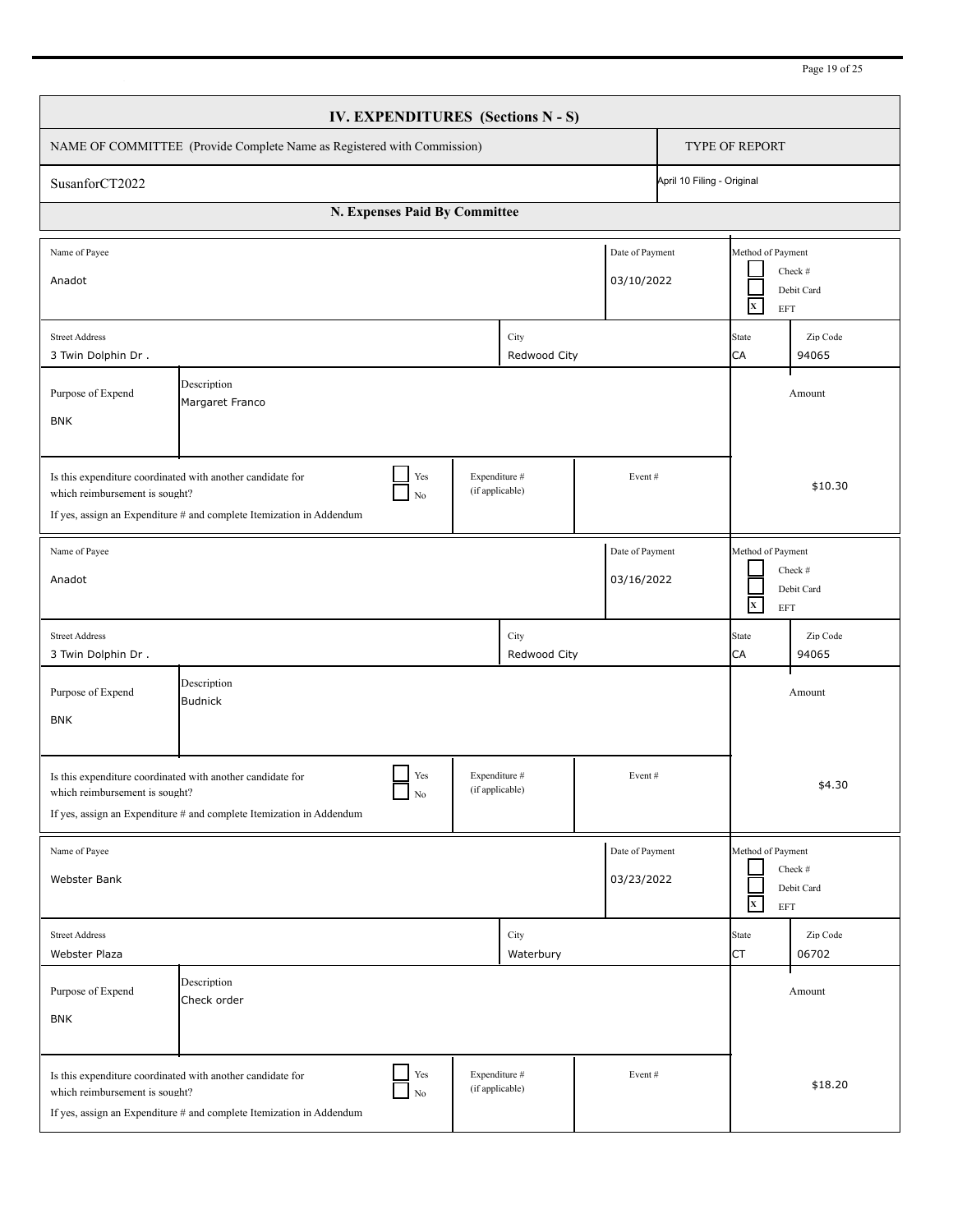|                                                                                                                                                                                                                                 | IV. EXPENDITURES (Sections N - S)                                                                                                               |                                  |                               |                           |                                                   |  |  |
|---------------------------------------------------------------------------------------------------------------------------------------------------------------------------------------------------------------------------------|-------------------------------------------------------------------------------------------------------------------------------------------------|----------------------------------|-------------------------------|---------------------------|---------------------------------------------------|--|--|
| NAME OF COMMITTEE (Provide Complete Name as Registered with Commission)                                                                                                                                                         |                                                                                                                                                 |                                  |                               |                           | <b>TYPE OF REPORT</b>                             |  |  |
| April 10 Filing - Original<br>SusanforCT2022                                                                                                                                                                                    |                                                                                                                                                 |                                  |                               |                           |                                                   |  |  |
|                                                                                                                                                                                                                                 |                                                                                                                                                 |                                  |                               |                           |                                                   |  |  |
| Name of Payee<br>Anadot                                                                                                                                                                                                         |                                                                                                                                                 |                                  | Date of Payment<br>03/30/2022 | $\mathbf{x}$              | Method of Payment<br>Check #<br>Debit Card<br>EFT |  |  |
| <b>Street Address</b><br>3 Twin Dolphin Dr.                                                                                                                                                                                     | City<br>Redwood City                                                                                                                            |                                  |                               |                           | Zip Code<br>94065                                 |  |  |
| Purpose of Expend<br><b>BNK</b>                                                                                                                                                                                                 | Description<br>Peter Mann                                                                                                                       |                                  |                               |                           | Amount                                            |  |  |
| Expenditure #<br>Yes<br>Is this expenditure coordinated with another candidate for<br>Event#<br>(if applicable)<br>which reimbursement is sought?<br>No<br>If yes, assign an Expenditure # and complete Itemization in Addendum |                                                                                                                                                 |                                  |                               |                           | \$4.30                                            |  |  |
| Name of Payee<br>Webster Bank                                                                                                                                                                                                   |                                                                                                                                                 |                                  | Date of Payment<br>03/31/2022 | $\mathbf{x}$              | Method of Payment<br>Check #<br>Debit Card<br>EFT |  |  |
| <b>Street Address</b><br><b>Webster Plaza</b>                                                                                                                                                                                   |                                                                                                                                                 | City<br>Waterbury                |                               | <b>State</b><br><b>CT</b> | Zip Code<br>06702                                 |  |  |
| Purpose of Expend<br><b>BNK</b>                                                                                                                                                                                                 | Description<br>Service charge                                                                                                                   |                                  |                               |                           | Amount                                            |  |  |
| which reimbursement is sought?                                                                                                                                                                                                  | Yes<br>Is this expenditure coordinated with another candidate for<br>No<br>If yes, assign an Expenditure # and complete Itemization in Addendum | Expenditure #<br>(if applicable) | Event#                        |                           | \$25.00                                           |  |  |
|                                                                                                                                                                                                                                 |                                                                                                                                                 |                                  |                               | <b>Total of Section N</b> | \$1,188.00                                        |  |  |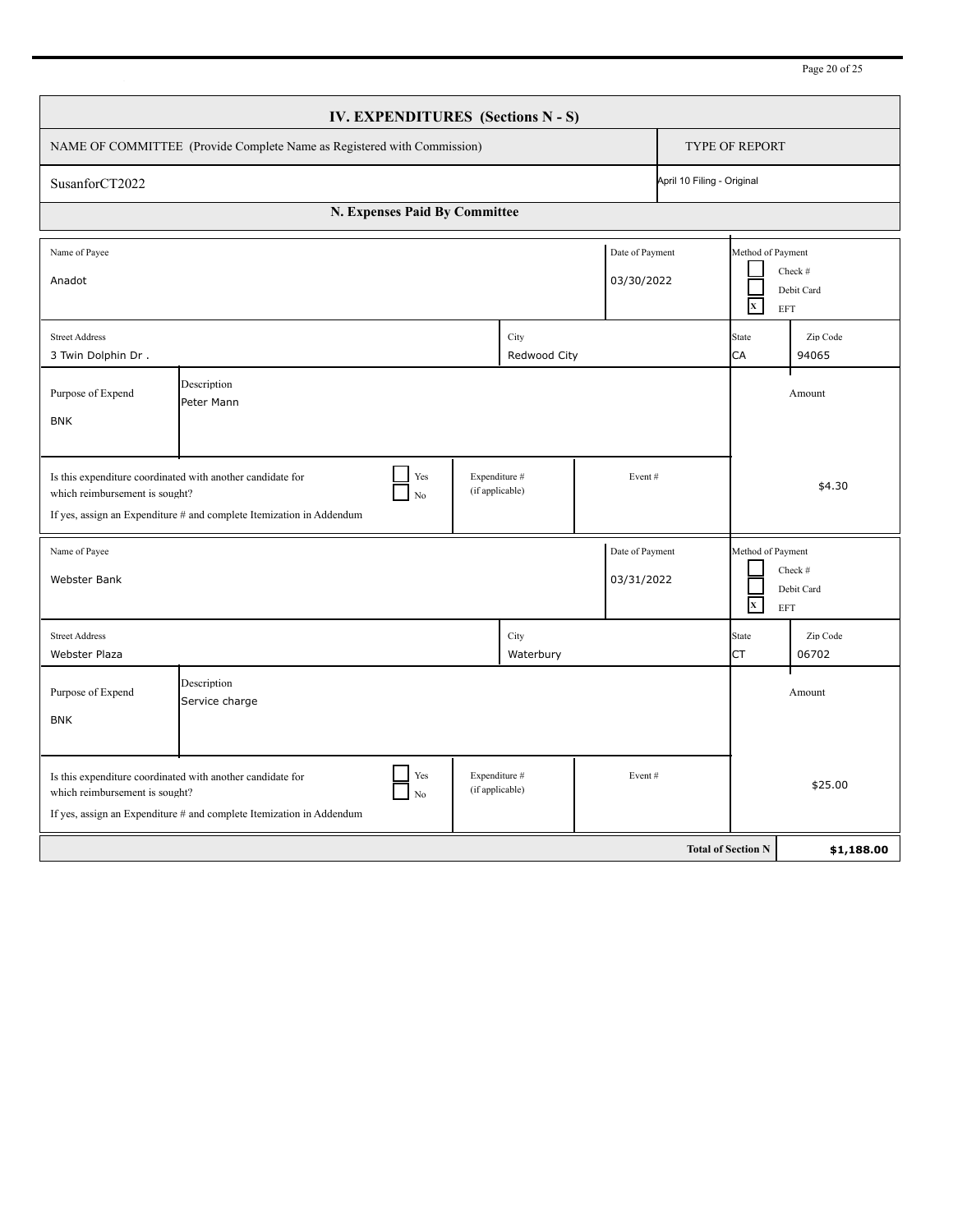Page 21 of 25

|                                                                                              |                                                                         |                                                                         |                               | <b>IV. EXPENDITURES</b> (Sections N - S)      |      |                                       |                |                 |                            |                       |                                        |                  |  |
|----------------------------------------------------------------------------------------------|-------------------------------------------------------------------------|-------------------------------------------------------------------------|-------------------------------|-----------------------------------------------|------|---------------------------------------|----------------|-----------------|----------------------------|-----------------------|----------------------------------------|------------------|--|
|                                                                                              | NAME OF COMMITTEE (Provide Complete Name as Registered with Commission) |                                                                         |                               |                                               |      |                                       | TYPE OF REPORT |                 |                            |                       |                                        |                  |  |
|                                                                                              |                                                                         |                                                                         |                               |                                               |      |                                       |                |                 | April 10 Filing - Original |                       |                                        |                  |  |
|                                                                                              |                                                                         |                                                                         | O. Expenses Paid By Candidate |                                               |      |                                       |                |                 |                            |                       |                                        |                  |  |
| Name of Payee (Name of vendor who candidate paid directly)                                   |                                                                         |                                                                         |                               |                                               |      |                                       |                | Date of Payment |                            |                       | Is Reimbursement Claimed?<br>Yes<br>No |                  |  |
| City<br><b>Street Address</b>                                                                |                                                                         |                                                                         | State                         | Zip Code                                      |      |                                       |                | Amount          |                            |                       |                                        |                  |  |
| Purpose of Expenditure<br>(by code)                                                          | Description                                                             |                                                                         |                               | Event#                                        |      |                                       |                |                 |                            |                       |                                        |                  |  |
|                                                                                              |                                                                         |                                                                         |                               |                                               |      |                                       |                |                 |                            |                       |                                        |                  |  |
|                                                                                              |                                                                         |                                                                         |                               |                                               |      |                                       |                |                 |                            |                       | <b>Total of Section O</b>              |                  |  |
|                                                                                              |                                                                         |                                                                         |                               |                                               |      |                                       |                |                 |                            |                       |                                        |                  |  |
|                                                                                              |                                                                         |                                                                         |                               | IV. EXPENDITURES (Sections N - S)             |      |                                       |                |                 |                            |                       |                                        |                  |  |
|                                                                                              |                                                                         | NAME OF COMMITTEE (Provide Complete Name as Registered with Commission) |                               |                                               |      |                                       |                |                 |                            | <b>TYPE OF REPORT</b> |                                        |                  |  |
| SusanforCT2022                                                                               |                                                                         |                                                                         |                               |                                               |      |                                       |                |                 | April 10 Filing - Original |                       |                                        |                  |  |
|                                                                                              |                                                                         |                                                                         |                               | P. Expenses Incurred on Committee Credit Card |      |                                       |                |                 |                            |                       |                                        |                  |  |
| Name of Issuing Institution                                                                  |                                                                         |                                                                         |                               |                                               |      | Type of Credit Card:<br>Visa<br>Other |                | Master Card     |                            | Discover              |                                        | American Express |  |
| Name of Vendor                                                                               |                                                                         |                                                                         |                               |                                               |      |                                       |                |                 |                            |                       | Date of Transaction                    |                  |  |
| <b>Street Address</b>                                                                        |                                                                         |                                                                         |                               |                                               | City |                                       |                |                 |                            |                       | State                                  | Zip Code         |  |
| Purpose of Expenditure<br>(by code)                                                          |                                                                         | Description                                                             |                               |                                               |      |                                       |                |                 |                            |                       |                                        | Amount           |  |
| Is this expenditure coordinated with another candidate for<br>which reimbursement is sought? |                                                                         |                                                                         |                               | Yes<br>$\rm No$                               |      | Expenditure #<br>(if applicable)      |                | Event#          |                            |                       |                                        |                  |  |
|                                                                                              |                                                                         | If yes, assign an Expenditure # and complete Itemization in Addendum    |                               |                                               |      |                                       |                |                 |                            |                       |                                        |                  |  |
|                                                                                              |                                                                         |                                                                         |                               |                                               |      |                                       |                |                 | <b>Total of Section P</b>  |                       |                                        |                  |  |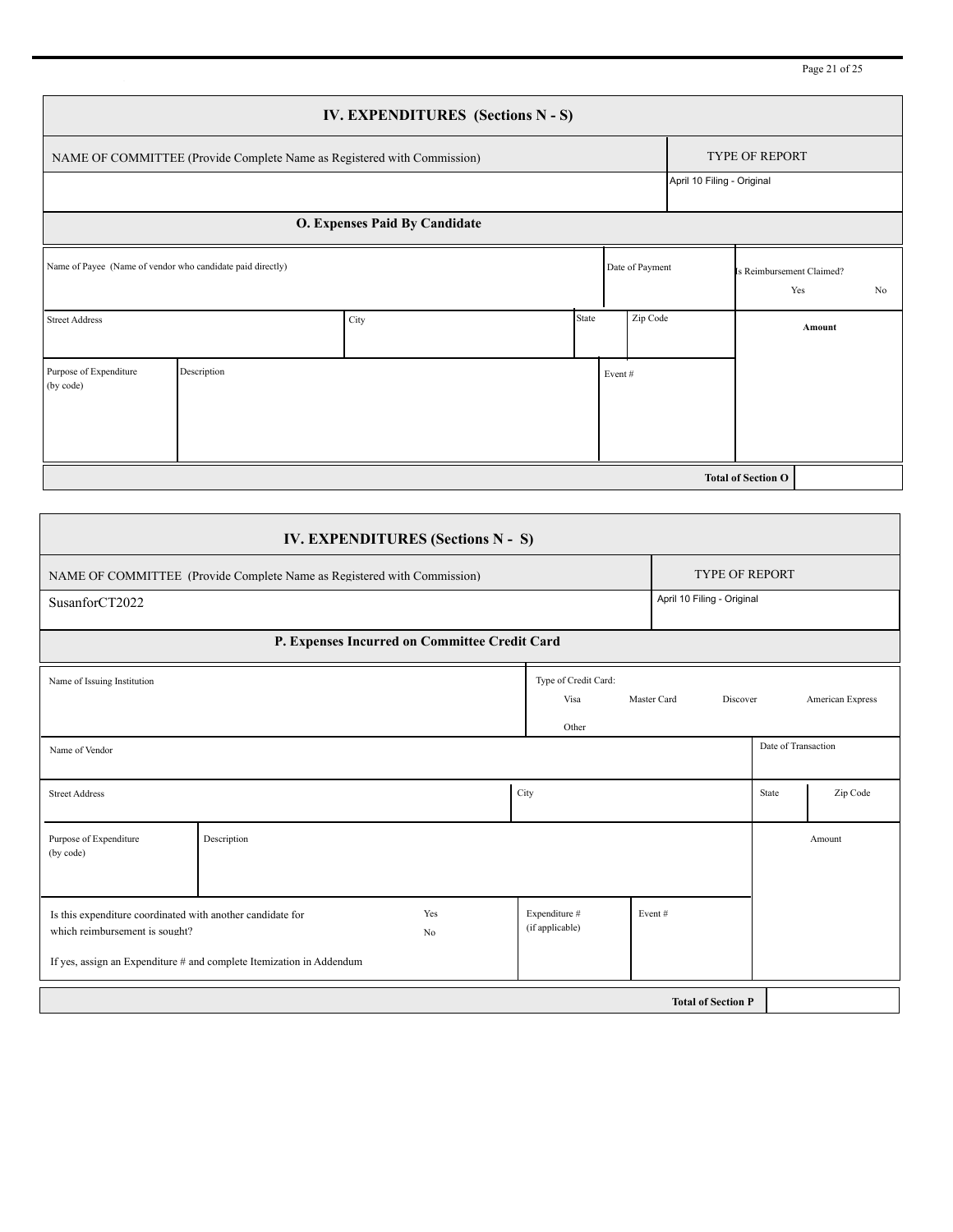| IV. EXPENDITURES (Sections N - S)                                       |                                                                                                                                             |           |                                  |        |                           |               |                                         |
|-------------------------------------------------------------------------|---------------------------------------------------------------------------------------------------------------------------------------------|-----------|----------------------------------|--------|---------------------------|---------------|-----------------------------------------|
| NAME OF COMMITTEE (Provide Complete Name as Registered with Commission) |                                                                                                                                             |           |                                  |        | <b>TYPE OF REPORT</b>     |               |                                         |
| April 10 Filing - Original<br>SusanforCT2022                            |                                                                                                                                             |           |                                  |        |                           |               |                                         |
| Q. Expenses Incurred By Committee but Not Paid During this Period       |                                                                                                                                             |           |                                  |        |                           |               |                                         |
| Name of Creditor                                                        |                                                                                                                                             |           |                                  |        |                           | Date Incurred |                                         |
| <b>Street Address</b>                                                   |                                                                                                                                             |           | City                             |        |                           | State         | Zip Code                                |
| Purpose of Expenditure<br>(by code)                                     | Description                                                                                                                                 |           |                                  |        |                           |               | Amount Incurred<br>(Estimate or Actual) |
| reimbursement is sought?                                                | Is this expenditure coordinated with another candidate for which<br>If yes, assign an Expenditure # and completes Itemization in Addendum Q | Yes<br>No | Expenditure #<br>(if applicable) | Event# |                           |               |                                         |
|                                                                         |                                                                                                                                             |           |                                  |        | <b>Total of Section Q</b> |               |                                         |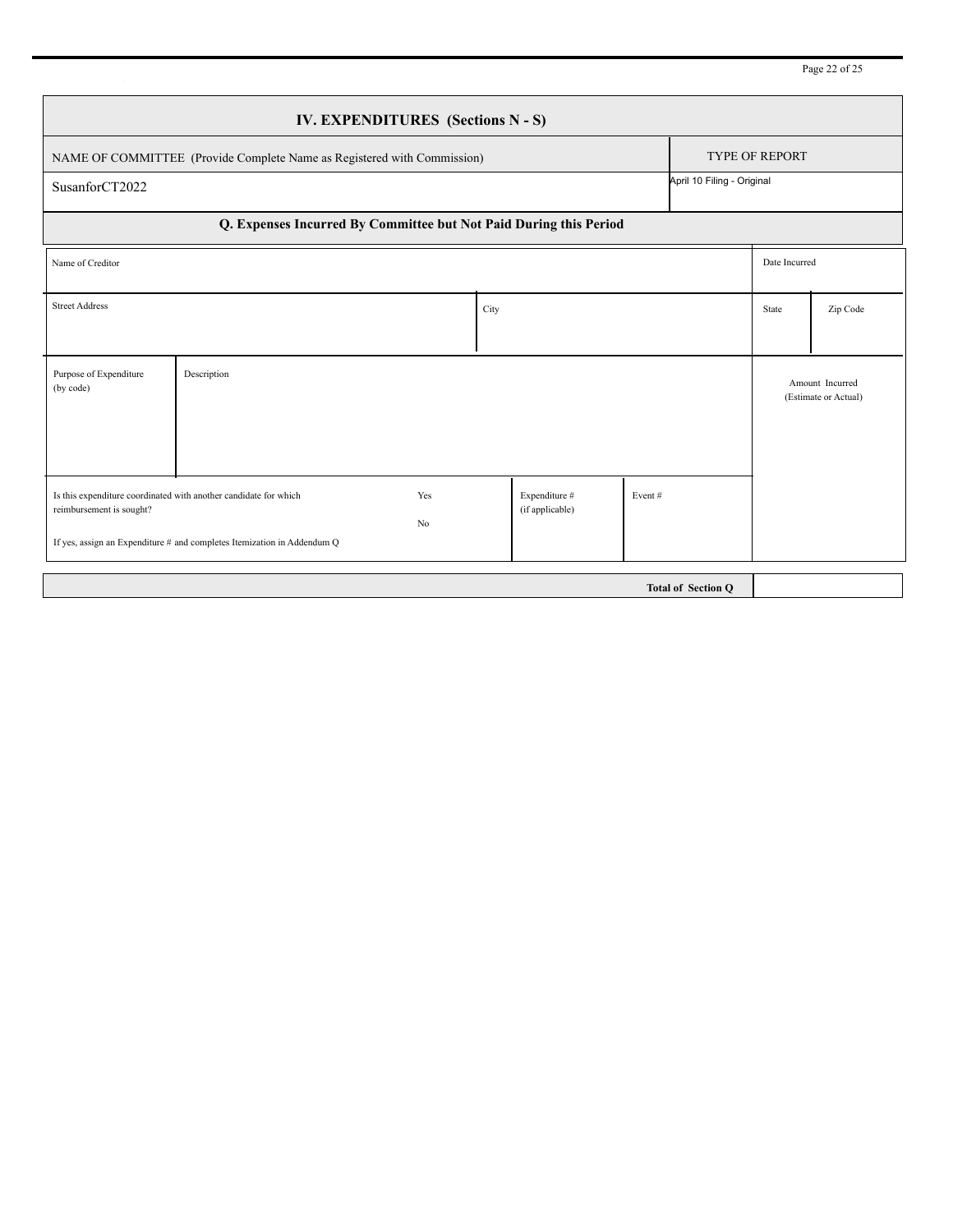Page 23 of 25

|                                                                                                                                                                         |  | IV. EXPENDITURES (Sections N - S)                     |                                  |    |  |                            |                                                                                                           |            |  |  |
|-------------------------------------------------------------------------------------------------------------------------------------------------------------------------|--|-------------------------------------------------------|----------------------------------|----|--|----------------------------|-----------------------------------------------------------------------------------------------------------|------------|--|--|
| NAME OF COMMITTEE (Provide Complete Name as Registered with Commission)                                                                                                 |  |                                                       |                                  |    |  | <b>TYPE OF REPORT</b>      |                                                                                                           |            |  |  |
| SusanforCT2022                                                                                                                                                          |  |                                                       |                                  |    |  | April 10 Filing - Original |                                                                                                           |            |  |  |
|                                                                                                                                                                         |  | R. Itemization of Reimbursements and Secondary Payees |                                  |    |  |                            |                                                                                                           |            |  |  |
| Last Name of Worker/Consultant                                                                                                                                          |  | First                                                 |                                  | MI |  | Date of Payment to Vendor  | Payment to Reimburse Committee<br>Worker/Consultant as reported in<br>Section N:<br>Check #<br>Debit Card |            |  |  |
|                                                                                                                                                                         |  |                                                       |                                  |    |  |                            |                                                                                                           | <b>EFT</b> |  |  |
| Name of Vendor Paid by Committee Worker/Consultant                                                                                                                      |  |                                                       |                                  |    |  |                            |                                                                                                           |            |  |  |
| <b>Street Address of Vendor</b>                                                                                                                                         |  |                                                       | City                             |    |  |                            | State                                                                                                     | Zip Code   |  |  |
| Description<br>Purpose of Expenditure<br>(by code)                                                                                                                      |  |                                                       |                                  |    |  |                            |                                                                                                           |            |  |  |
| Is this expenditure coordinated with another candidate for<br>which reimbursement is sought?<br>If yes, assign an Expenditure # and completes Itemization in Addendum R |  | Yes<br>No                                             | Expenditure #<br>(if applicable) |    |  | Event#                     |                                                                                                           | Amount     |  |  |
|                                                                                                                                                                         |  |                                                       |                                  |    |  | <b>Total of Section R</b>  |                                                                                                           |            |  |  |

| IV. EXPENDITURES (Sectuibs N - S)                                       |      |       |                            |                                     |  |
|-------------------------------------------------------------------------|------|-------|----------------------------|-------------------------------------|--|
| NAME OF COMMITTEE (Provide Complete Name as Registered with Commission) |      |       | <b>TYPE OF REPORT</b>      |                                     |  |
| SusanforCT2022                                                          |      |       | April 10 Filing - Original |                                     |  |
| S. Surplus Distribution of Equipment and Furniture                      |      |       |                            |                                     |  |
| Name of Recipient                                                       |      |       |                            |                                     |  |
| <b>Street Address</b>                                                   | City | State | Zip Code                   | Original Purchase<br>Amount of Item |  |
| Description of Item                                                     |      |       |                            |                                     |  |
|                                                                         |      |       |                            |                                     |  |
|                                                                         |      |       |                            |                                     |  |
|                                                                         |      |       | <b>Total of Section S</b>  |                                     |  |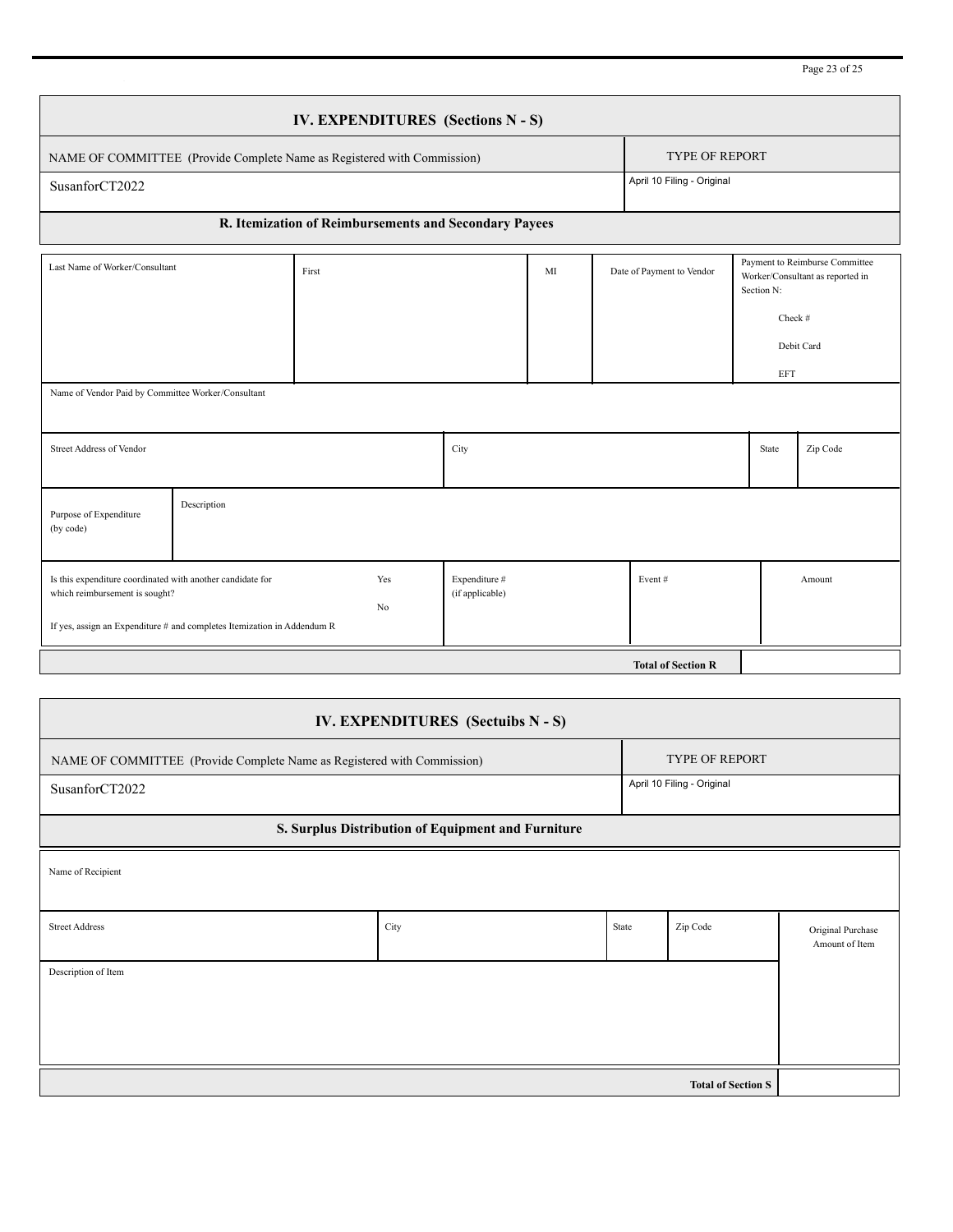| <b>Section J4. ADDENDUM</b> |                                                                                              |  |  |  |  |  |  |
|-----------------------------|----------------------------------------------------------------------------------------------|--|--|--|--|--|--|
| <b>NAME OF COMMITTEE</b>    | <b>TYPE OF REPORT</b>                                                                        |  |  |  |  |  |  |
|                             |                                                                                              |  |  |  |  |  |  |
|                             | J4. In - Kind Donations Not Considered Contribution Associated with a House Party - Addendum |  |  |  |  |  |  |
| Event#                      |                                                                                              |  |  |  |  |  |  |
| Name of Candidate           |                                                                                              |  |  |  |  |  |  |

| <b>Section N. ADDENDUM</b>               |  |               |                              |
|------------------------------------------|--|---------------|------------------------------|
| NAME OF COMMITTEE                        |  |               | <b>TYPE OF REPORT</b>        |
|                                          |  |               |                              |
| N. Expenses Paid By Committee - Addendum |  |               |                              |
| <b>Expenditure #</b>                     |  |               | <b>Amount of Expenditure</b> |
|                                          |  |               |                              |
| Name of Candidate                        |  | Office Sought |                              |

| <b>Section P. ADDENDUM</b>                               |                       |                              |
|----------------------------------------------------------|-----------------------|------------------------------|
| NAME OF COMMITTEE                                        | <b>TYPE OF REPORT</b> |                              |
|                                                          |                       |                              |
| P. Expenses Incurred on Committee Credit Card - Addendum |                       |                              |
| Expenditure #                                            |                       | <b>Amount of Expenditure</b> |
| Name of Candidate                                        |                       | Office Sought                |